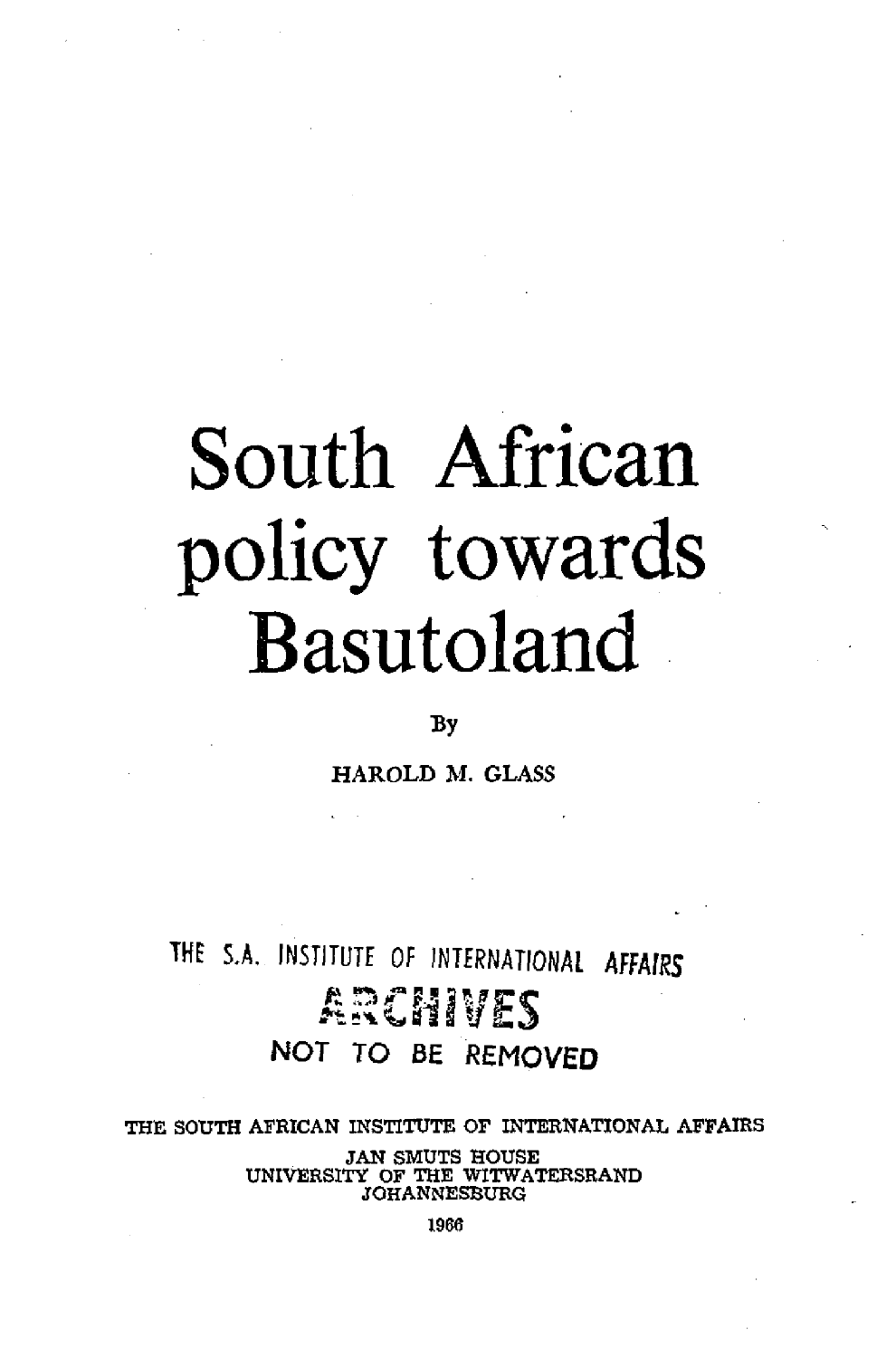Mr. Glass's thesis was written in part fulfilment for the requirements of the degree of Bachelor of Arts (Honours) in International Relations at the University of the Witwatersrand. It is published by the South African Institute of International Affairs as the second of a new series of Research Papers which the Institute plans to publish. The following papers are now also in print:

| Λ. | B.B. Goodall  |   | Revolutionary Warfare in South East<br>Asia.                                          |
|----|---------------|---|---------------------------------------------------------------------------------------|
| 3. | Irene Green   |   | The Effects of the Population Explo-<br>sion on Jamaica's International<br>Relations. |
| 4. | Shirley Myers | ÷ | Berlin: Free City in a Communist<br>Country.                                          |
| 5. | S. Press      |   | The Prospects of a Regional Organi-<br>sation in the Middle East.                     |

The South African Institute of International Affairs is precluded by the terms of its Constitution from expressing an opinion on any aspect of international affairs. The opinions expressed in this publication are not, therefore, those of the Institute.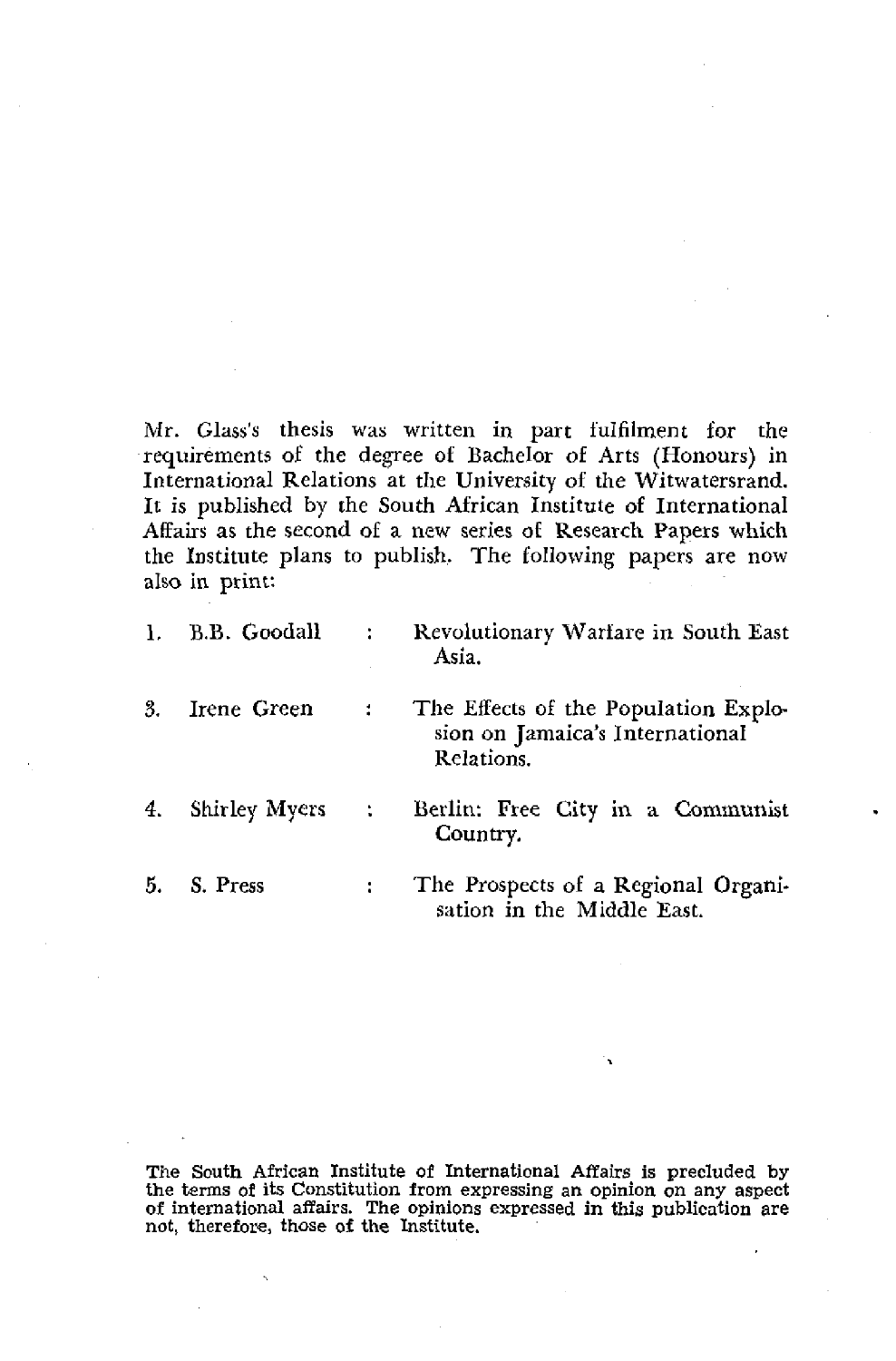# South African policy towards Basutoland

### By

HAROLD M. GLASS

THE SOUTH AFRICAN INSTITUTE OF INTERNATIONAL AFFAIRS

JAN SMUTS HOUSE UNIVERSITY OF THE WITWATERSRAND JOHANNESBURG

1966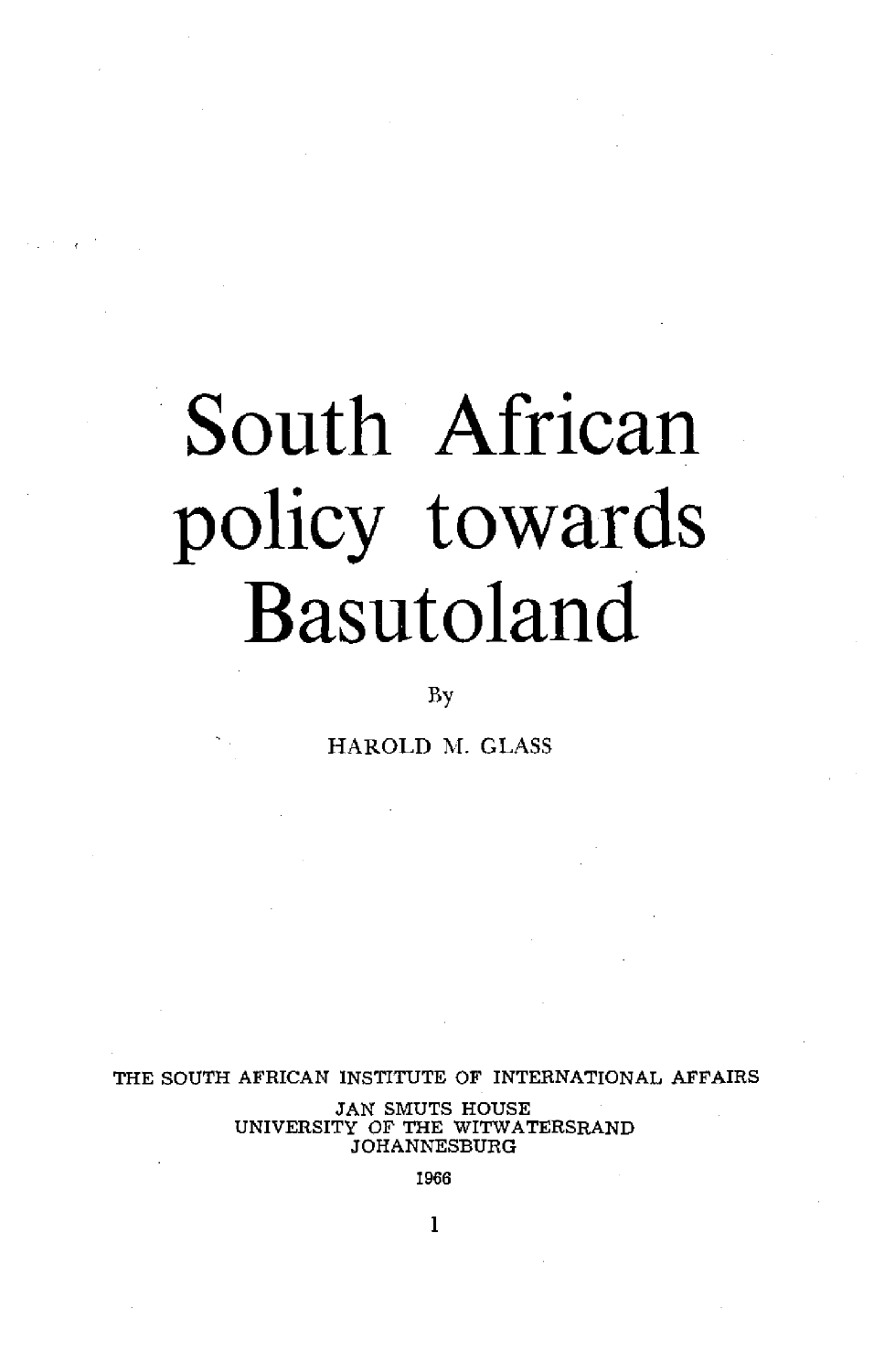# *CONTENTS*

|                                                                          |      |         |         |               |      | Page |
|--------------------------------------------------------------------------|------|---------|---------|---------------|------|------|
| SOME BASIC FACTS                                                         | <br> |         |         |               |      | 5    |
| ECONOMIC BACKGROUND                                                      |      | \$22.10 | 1.1.1.1 |               |      | в    |
| HISTORICAL BACKGROUND TO 1909                                            |      |         |         |               | <br> | 9    |
| FROM THE ACT OF UNION TO THE SECOND WORLD WAR                            |      |         |         |               |      | 12   |
| THE SMUTS-UNITED PARTY POLICY SINCE 1939                                 |      |         |         |               |      | 16   |
| THE NATIONAL PARTY POLICY SINCE 1939                                     |      |         |         |               |      | 21   |
| BASUTO POLITICAL ATTITUDE<br>THE FUTURE RELATIONS BETWEEN BASUTOLAND AND |      |         |         |               | <br> | 29   |
| THE REPUBLIC                                                             |      |         |         | <b>******</b> |      | 32   |
| SELECT BIBLIOGRAPHY                                                      |      |         |         | 1.1.1.1.      | <br> | 35   |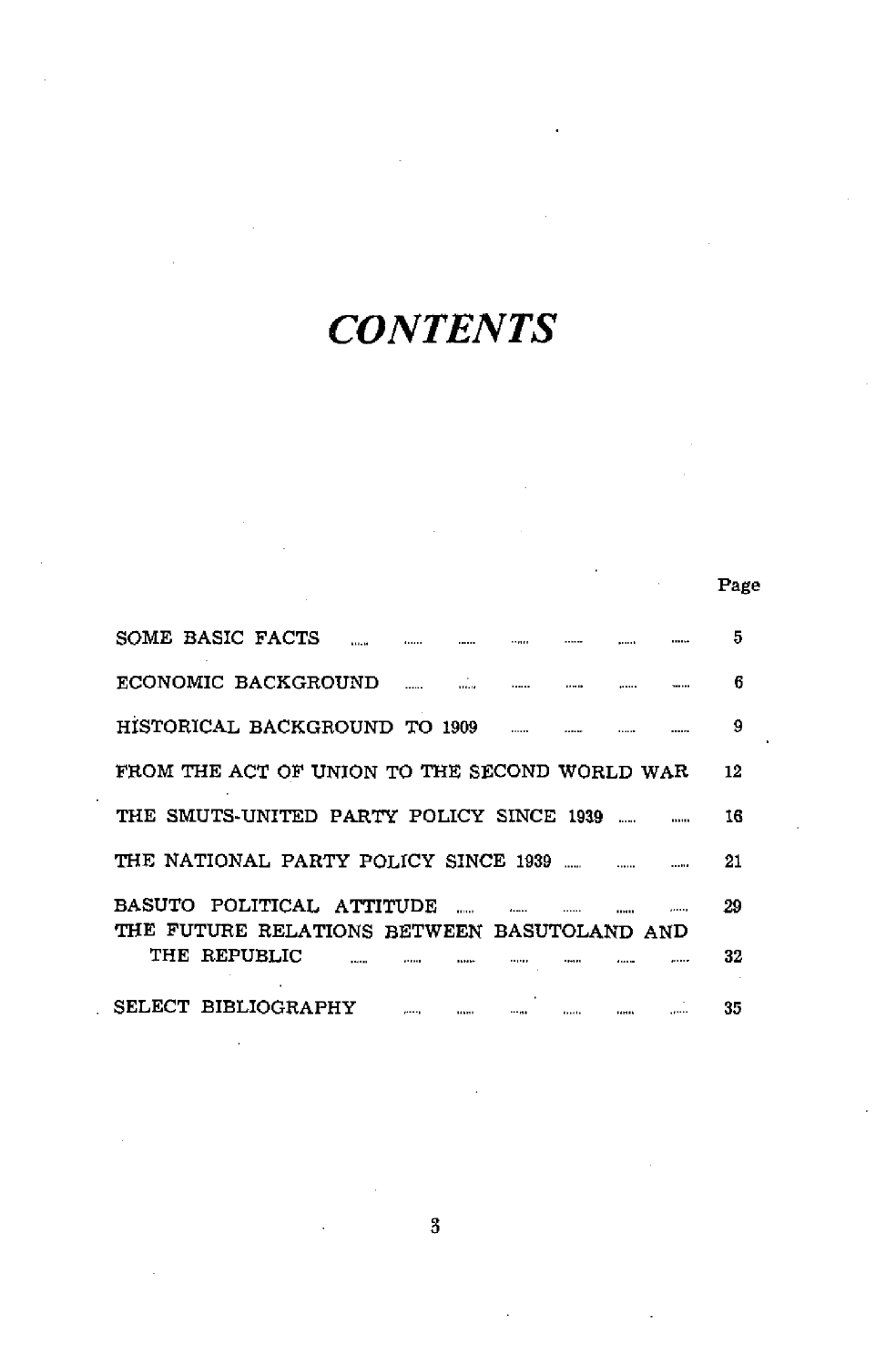"THE AREA OF SOUTHERN AFRICA TODAY IS ONE where the future of the whole Continent is being decided. For all we know, the future of the world may be decided by what transpires there------In essence, the struggle going on is the struggle between the European and African races, and in particular between the two philosophies of apartheid and multiracialism".<sup>(1)</sup>

<sup>(1)</sup> Statement by Lord Walston, Minister of State, Commonwealth Relations and the Colonial Office—House of Lords, 27th November. 1963—British News B.I.S. No. 389 29/11/63.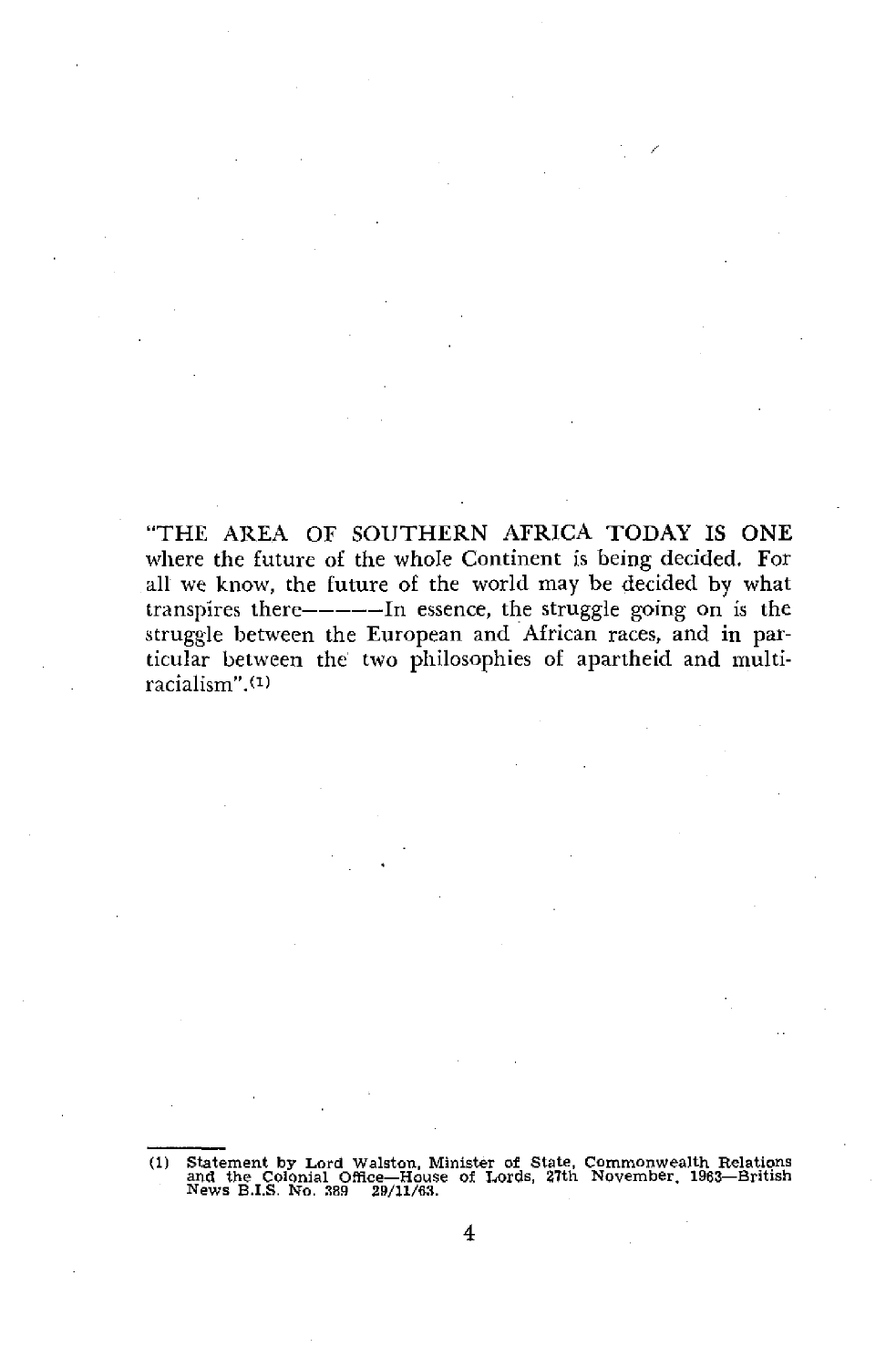## *Some Basic Facts*

BASUTOLAND, WITH AN AREA OF APPROXIMATELY 11,500 SQUARE miles, is completely surrounded by South Africa. The territory is divided into three clearly demarcated regions. The densely populated Lowland Region,'<sup>1</sup> ) which embraces about *A* quarter of the west of Basutoland, is the chief agricultural area. The Lowlands lie at an elevation of about 5,000 ft. and vary from 6 to about 40 miles in width. Beyond the Lowlands lie the foothills where agriculture is practised to a lesser extent. The rest of the country, the Highland Region, consists of relatively inaccessible mountain ranges rising to about 11,000 feet in the Drakensberg Mountains. This is cattle country where communications and transport are limited to the pony trails.

Temperature and rainfall vary widely in the territory. The main rains occur in the summer months between November and March. During the winter the mountains are covered in snow and occasionally snow falls in the Lowland Region. The snow and the well-distributed rainfall account for the numerous perennial streams which traverse Basutoland. However, the weather is variable enough to cause intermittent crop failures in parts of Basutoland, and on a few occasions in the last 100 years, the territory has been ravaged by severe droughts.<sup>(2)</sup>

The population of the territory consists of approximately 050,000 Africans in Basutoland, and approximately 150,000 Africans *working* mainly on the mines in South Africa, and about 2,000 European traders, civil servants and missionaries. Thus Basutoland is essentially an African territory with practically no settled European community.

<sup>(1)</sup> About two-thirds of the population is concentrated here. Basutoland, Bechuanaland Protectorate and Swaziland. Report of an Economic Survey Mission. H.M.S.O. 1960. p. 225 (The Morse Report).<br>(2) During the winter of 19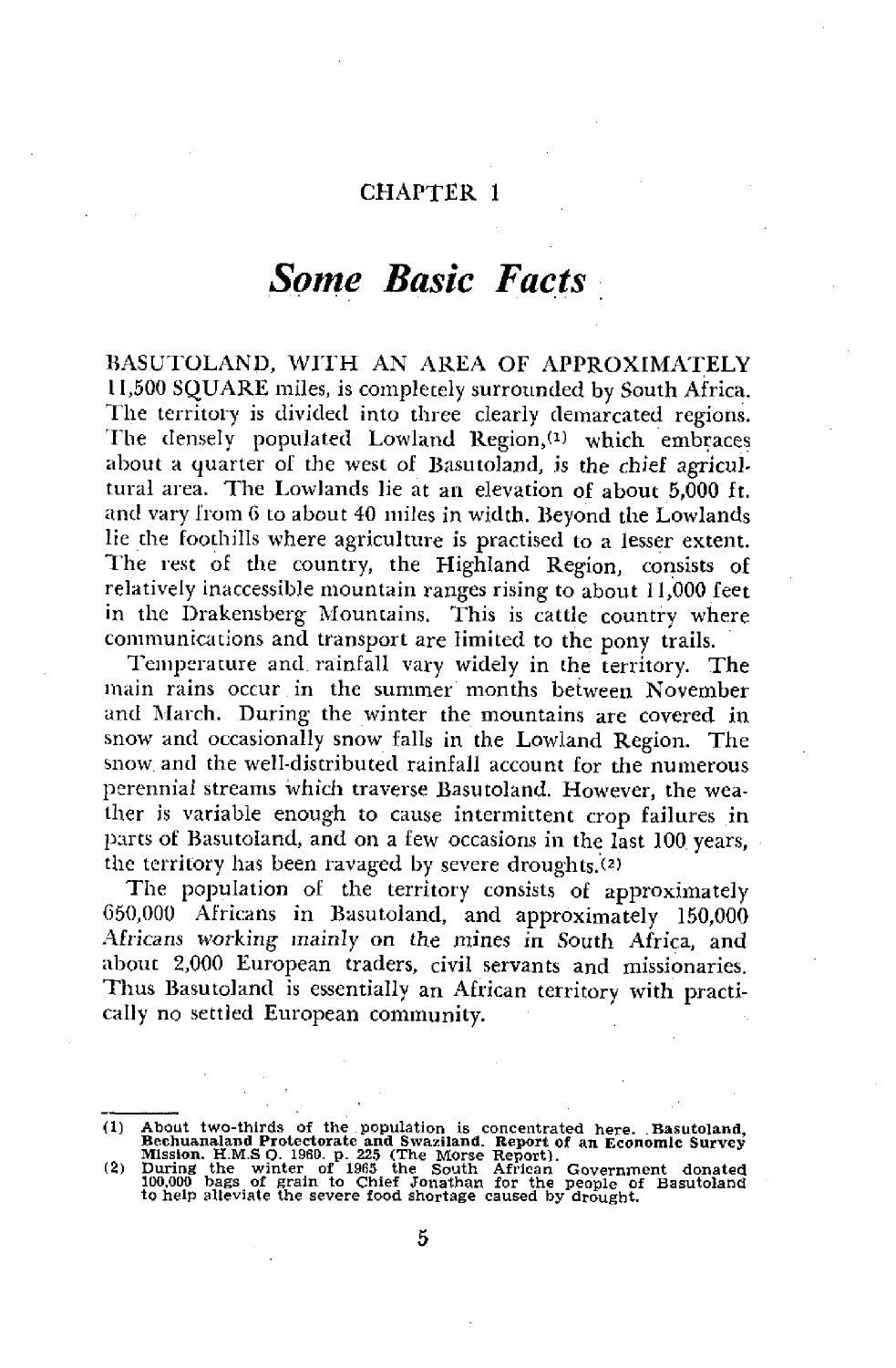## *Economic Background*

"AGRICULTURAL LAND, LIVESTOCK, WATER, SCEN-ERY and people are Basutoland's principal resources". $(1)$  The basis of the economy is peasant agriculture and stock rearing on land largely worn out by erosion — under an archaic system of land tenure.<sup>(2)</sup> Out of a total population of perhaps  $800,000$ it is estimated that about 150,000 are continuously resident outside the territory, mainly dependent on employment in the mines on the Rand and Orange Free State, but also in neighbouring farms and in industry.

Since most young men are out of the territory at work in the Republic much of the work on the farms is done by women using primitive methods resulting in low yields. Throughout the territory, maize, the staple food is grown. In addition, beans, sorghum and oats are cultivated in the Lowlands and peas and wheat in the mountain areas. The only exploitable minerals are diamonds, which, judging by some of the recent finds, may prove to be a valuable asset to the territory. Apart from labour, wool and mohair are the chief exports and the bulk of these find their way to South Africa, which is also the main source of  $B$ asutoland's imports. $(3)$ 

The main problems of Basutoland are soil erosion, the provision of water supplies and the improvement of communications.<sup>(4)</sup> In 1936, following the recommendations made in the Pim Report<sup>(5)</sup> a soil conservation campaign was started. Although great strides were made in this direction, administrative

<sup>(1)</sup> The Morse Report, p. 225. (2) Land is vested in the Paramount Chief and is the property of the<br>
Basuto nation.<br>
The Paramount Chief and is the property of the<br>
Basuto national the (Basutoland) Government has already accepted the<br>
"Although the (Ba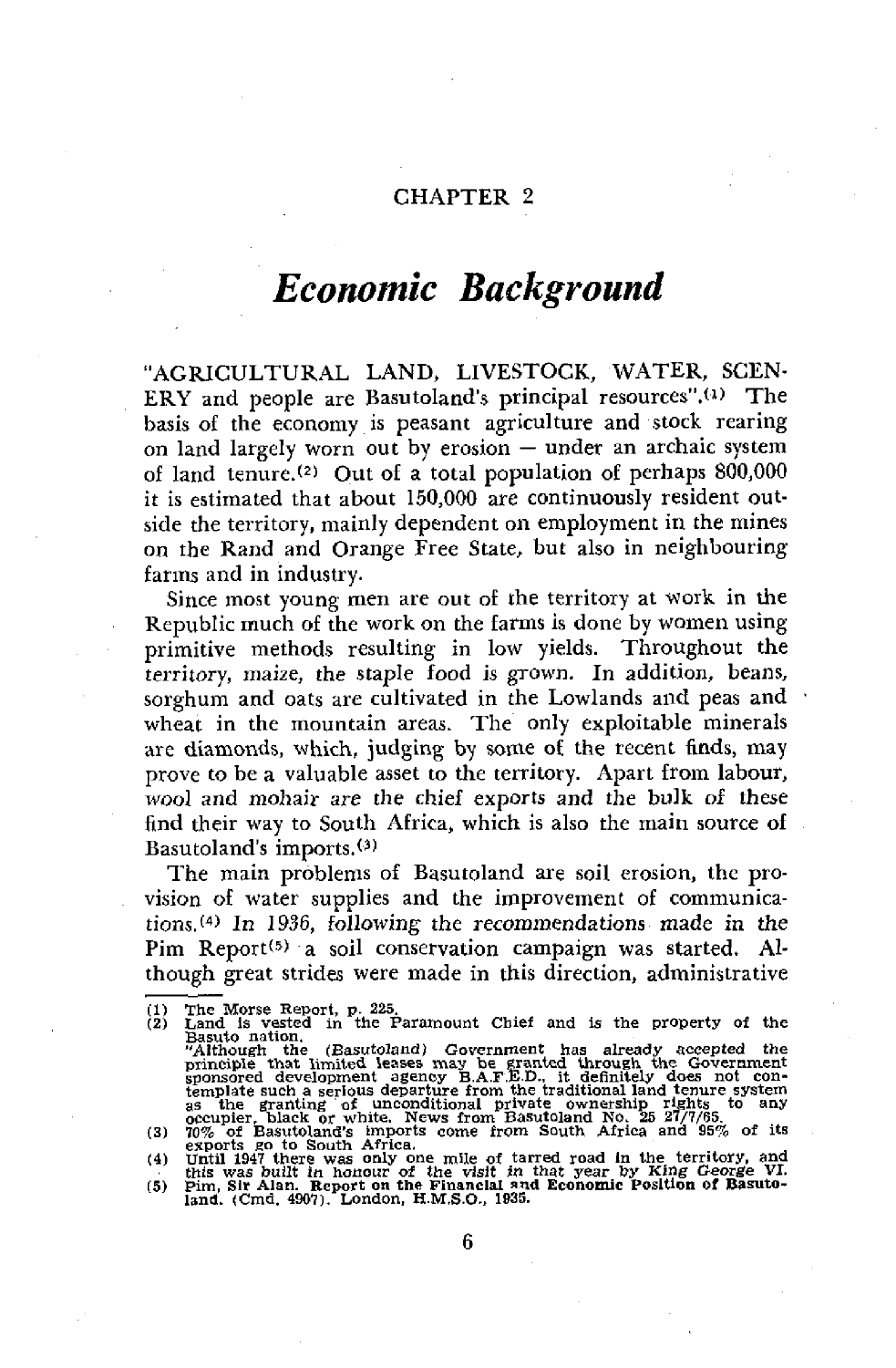officers found that "they were unable to count on assistance from chiefs and had indeed in some cases met with active opposition".'<sup>6</sup> ' Today, such difficulties are still encountered by conservation officers and the battle against soil erosion is far from won.

The revenue of Basutoland is barely enough to cover administrative costs and the cost of economic and social development is borne mainly by British grants under the Colonial Development and Welfare Acts. In 1959, in consultation with the International Bank for Reconstruction and Development, the High Commissioner appointed a commission to conduct a survey of the requirements and the natural resources of the three High Commission territories. The commission<sup>(7)</sup> headed by Professor Chandler Morse advocated the acceleration and expansion of the existing development programme in all three territories. In Basutoland the commission recommended intensified campaigns against soil erosion, the need for improved communications, increased educational facilities and improved marketing methods and facilities. The estimated total capital cost of the Morse Mission's recommendations was in the region of R14 million, made up as to R5.4 million in Basutoland, R3 million *in* Bechuanaland, and R5.4 million in Swaziland. The total average annual recurrent cost for the first five years was estimated at  $\tilde{R}$ 1 million.

Basutoland's most natural asset is water. The territory contains the source of two of South Africa's major rivers, the Orange and the Caledon, which both rise on the Basutoland side of Mont-aux-Sources. They flow over the Basutoland borders, and continue almost uselessly into the Atlantic. Since 1951, a scheme to dam the Oxbow Lake 8,100 feet up in the Drakensberg has been mooted. Such a scheme could supply an abundant source of cheap water and power *and could* solve many of the Republic's water problems at a much lower cost than projects like those to dam the Orange and Tugela Rivers. It would no doubt also solve many of Basutoland's problems. The accidents of colonialism and international boundaries have prevented any such scheme being implemented up till now. Several different surveys have shown what tremendous benefits Basutoland would acquire by the harnessing of the Orange and Caledon rivers. The most recent survey, by an American con-

<sup>(6)</sup> Hailey, Lord—Native Administration in the British African Territories<br>Part V. 1953. H.M.S.O. p. 67.<br>(7) Basutoland, Bechuanaland Protectorate and Swaziland—Report of an<br>Economic Survey Mission—H.M.S.O. London 1960 (The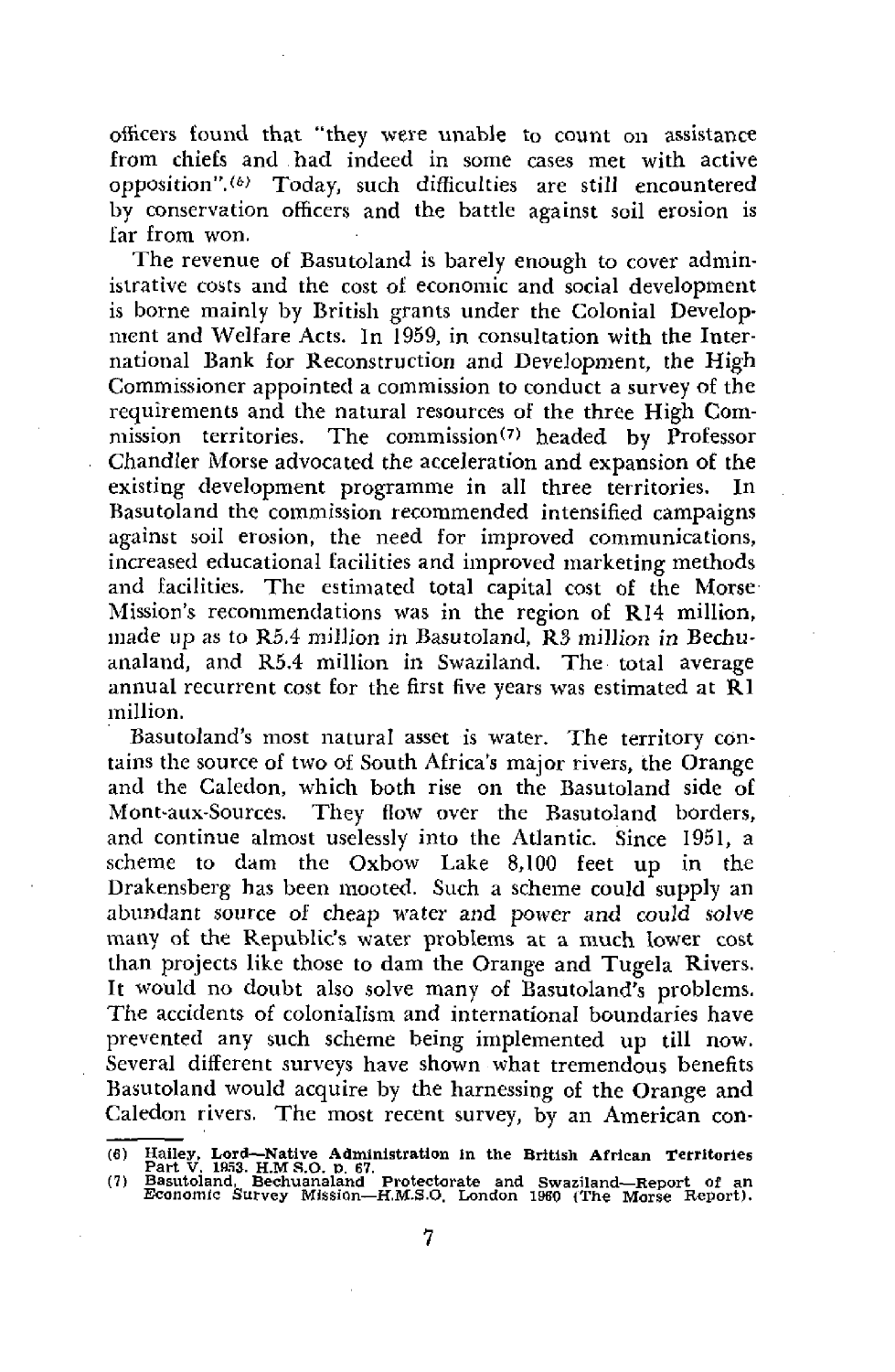sultant, shows that such a project could provide the Republic with up to 130 million gallons of water per day at an estimated one-third of the cost of the Orange River Scheme.

At present, it would appear that both the South African and Basutoland Governments are keen to discuss the Oxbow Dam and allied projects. But the South African Government is reluctant to enter into discussions until Basutoland is independent; in other words, they are not prepared to discuss such matters in the presence of a British representative, who would have to be present at such discussions.

Basutoland is therefore a waif, sustained, but not developed, by the South African economy. The money it draws from the Customs pool, "which represents 40% of Basutoland's total revenue."<sup>(8)</sup> is derived from the percentage of customs revenue paid to Basutoland by the Republic under the Customs agreement. In view of the separate development of the three High Commission Territories, the Customs agreement is likely to be re-negotiated shortly. There is, therefore, the possibility that any new agreement would not be as advantageous to Basutoland as the present one since Basutoland's main imports are not of the high-dutycarrying kind.

The future programme of economic relations between South Africa and Basutoland will become clearer once the latter becomes independent. The pattern which the South African Government will follow will probably fit into its basic Bantustan policy and within "a multi-racial Southern African 'common market' about which Dr. Verwoerd spoke in August, 1964."<sup>(9)</sup>

(8) News from Basutoland No. 11 Aoril 1st 1964 issued by the B.I.O. (9> Financial Mail (Johannesburg), 25th October 19S3 p. 402.

8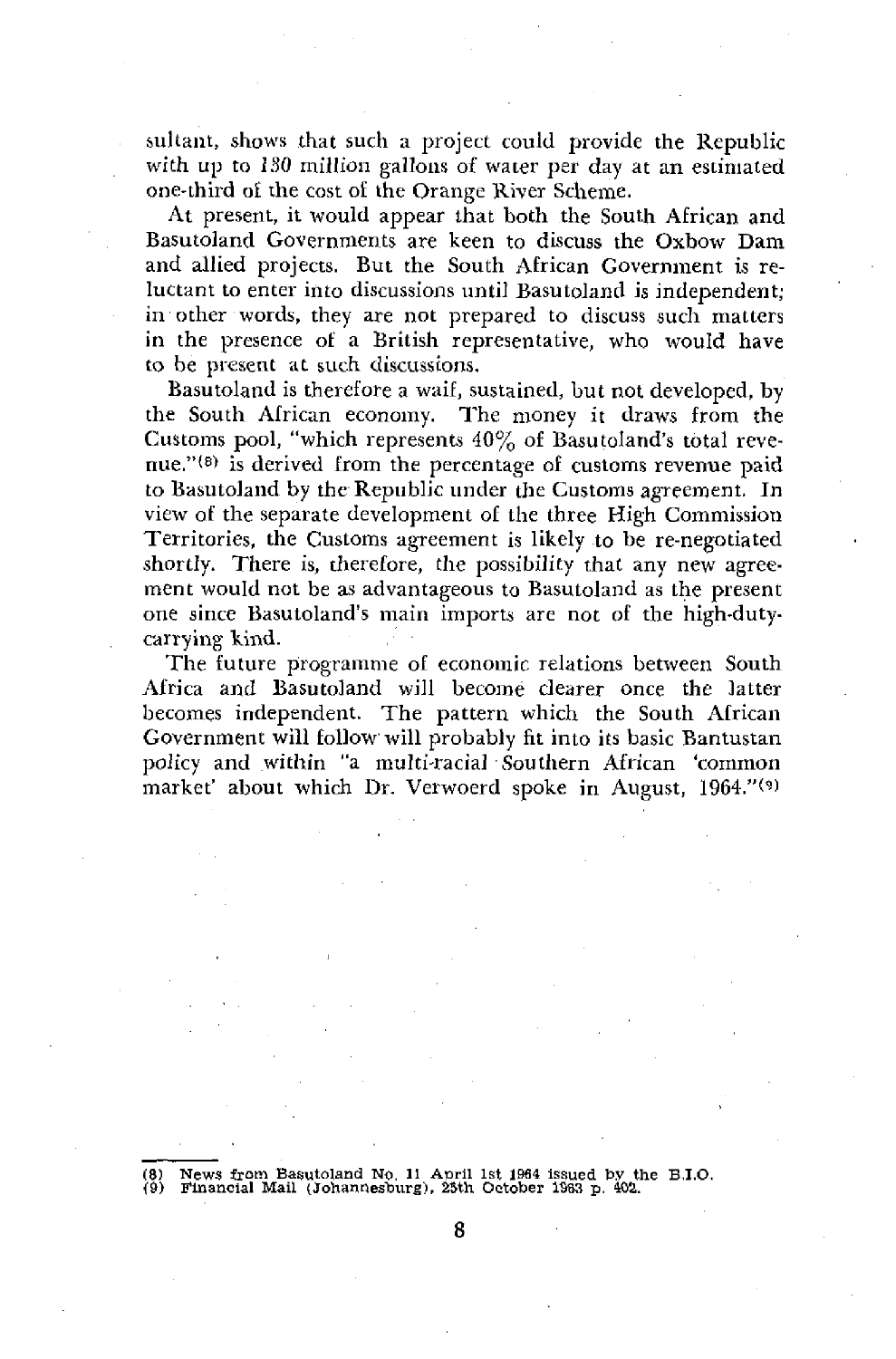## *Historical Background to 1909*

THE FIRST AFRICANS TO ENTER BASUTOLAND WERE a number of different tribes or groups, who were more or less independent of one another, and who for the most part lived in psace. Early in the nineteenth century this relatively peaceful existence was rudely shattered by Chaka, the young Zulu Chief whose impis spread war and destruction far and wide.

Eventually a young Koena chief, Moshesh, gathered together the remnants of the fleeing tribes and with the impregnable mountain fortress of Thaba Bosiu as his base, he moulded these men into a fighting force and beat back the invading Zulu impis.

Moshesh, by then the acknowledged leader of the Basuto people, set about restoring peace and prosperity. However, new dangers were lurking in the South from the Whites. When he heard of the great services rendered to the tribes in Bechuanaland by missionaries, Moshesh determined to get similar help for his people. In 1833, in response to his request, three missionaries of the Paris Evangelical Missionary Society arrived at Thaba Bosiu and settled at Morija.<sup>(1)</sup> Thus started a new relationship for the Basuto which has been of immense importance to them and which deeply influenced their way of life. $(2)$ 

Moshesh died in 1870, secure in the knowledge that negotiations for the establishment of a British Crown colony had been completed and that the "people were folded in the hands of the Queen."(3)

From 1886 onwards, the High Commissioner for South Africa and Governor of the Cape Colony, Sir Philip Wodehouse, urged the Imperial Government to extend protection to the Basuto people whose existence was threatened by the Free State. The Imperial Government accepted his recommendations in principle, "but ruled that the country should be incorporated into the Colony of Natal,"<<sup>4</sup> > and not be brought under the Governor of the Cape. Following- an attack on the Kheme Plateau by the

<sup>(1)</sup> They were followed in 1864 by Roman Catholic missionaries with their<br>headquarters at Roma and later by an Anglican Church mission.<br>(2) "The extension of education of Basutoland has been almost entirely<br>carried out thr

<sup>9</sup>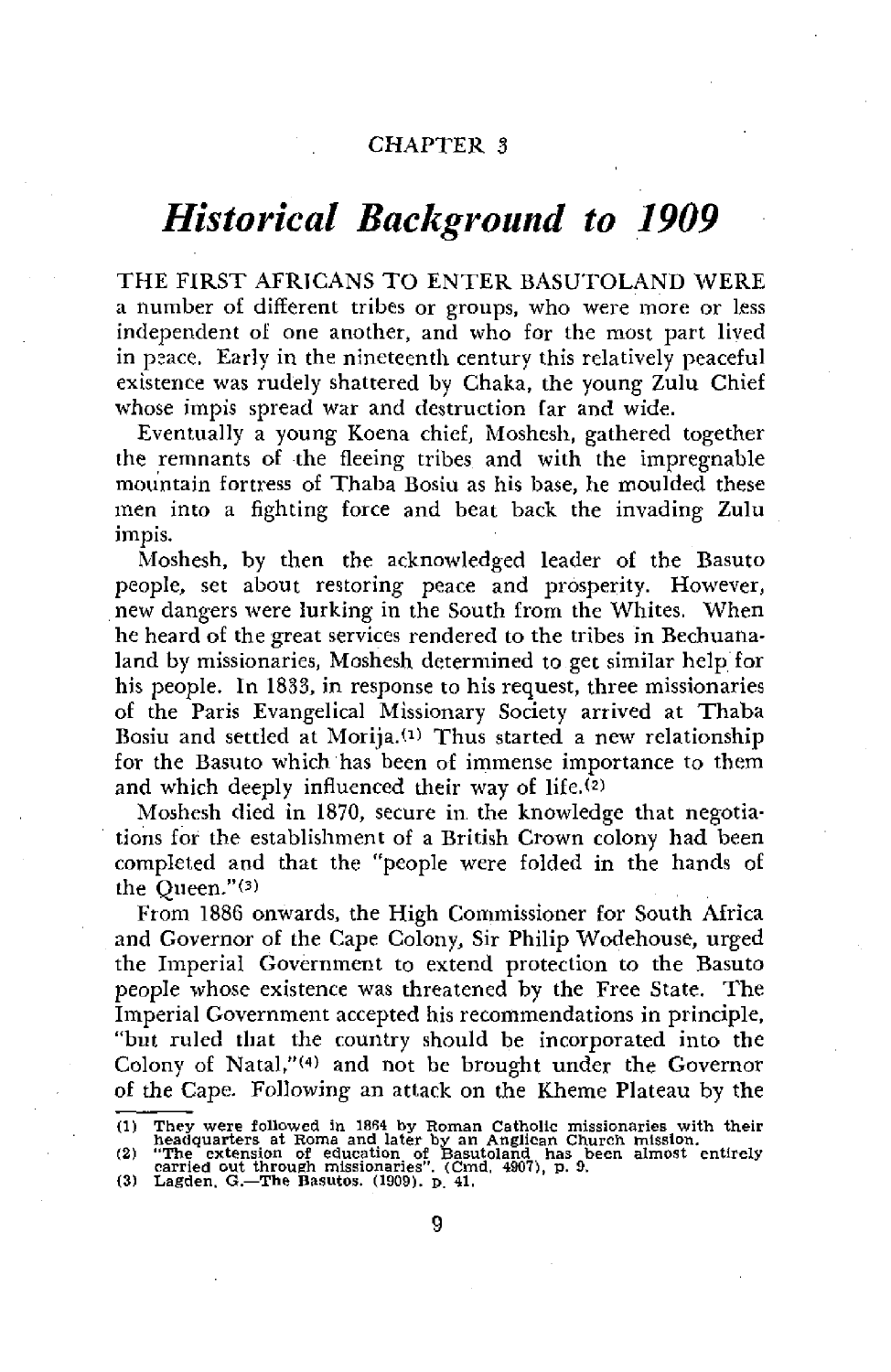Free State, Wodehouse issued the Proclamation o£ the 12th March 1868, declaring that "Her Majesty the Queen has been graciously pleased to comply with the request made by Moshesh, now therefore I do hereby proclaim and declare that from and after the proclamation hereof, the said tribe of the Basutos shall be and shall be taken to be for all intents and purposes as British subjects; and the territory of the said tribe shall be taken to be British territory."(5)

From the British Government's point of view, the incorporation of Basutoland was not a question of acquiring more acres, it was a question of saving the Basuto from their predestined fate. In the following year the British Government decided against incorporation of the territory in the Colony of Natal and agreed that it should be administered by the High Commissioner; but the British Government was not enthusiastic about this extension of its imperial responsibilities, so in 1871, Sir Henry Barkly, the newly appointed Governor of the Cape, annexed Basutoland to the Cape Colony. The decision to incorporate Basutoland into the Cape Colony was not discussed with the Basuto—it was not considered necessary. Thus began an uneasy association which lasted until 1884.

A comprehensive set of regulations for the government of Basutoland was put into force in 1871 by the Cape Government. In essence they involved, as Lord Hailey has observed, "a progressive substitution of the jurisdiction of magistrates for that of chiefs" $^{(6)}$  or as it is often called, a system of "direct administration." The Basuto chiefs were bitterly opposed to the new administration mainly because many of their rights and privileges were curtailed and Basuto customs and traditions ignored. Internal discord in Basutoland, an unsuccessful attempt to disarm the people and rising tension against the administration, led the Cape Government to request to be relieved of its responsibilities. So in 188\$, again not without reluctance, the British Government agreed to reassume the administration of the territory. This time the views of the Basuto were considered. They requested British protection, and the Imperial Government decided to accept control of the country under the authority of the British High Commissioner for South Africa. The then High Commissioner, Sir Hercules Robinson, abandoned the

<sup>(4)</sup> Hailey, Lord—Natlve administration in the British African Territories.<br>
Part V. p. 41.<br>
(5) High Commissioners Proclamations and Notices 1868—1909 (Referred to<br>
in the Report on Constitutional reform and Chieftainship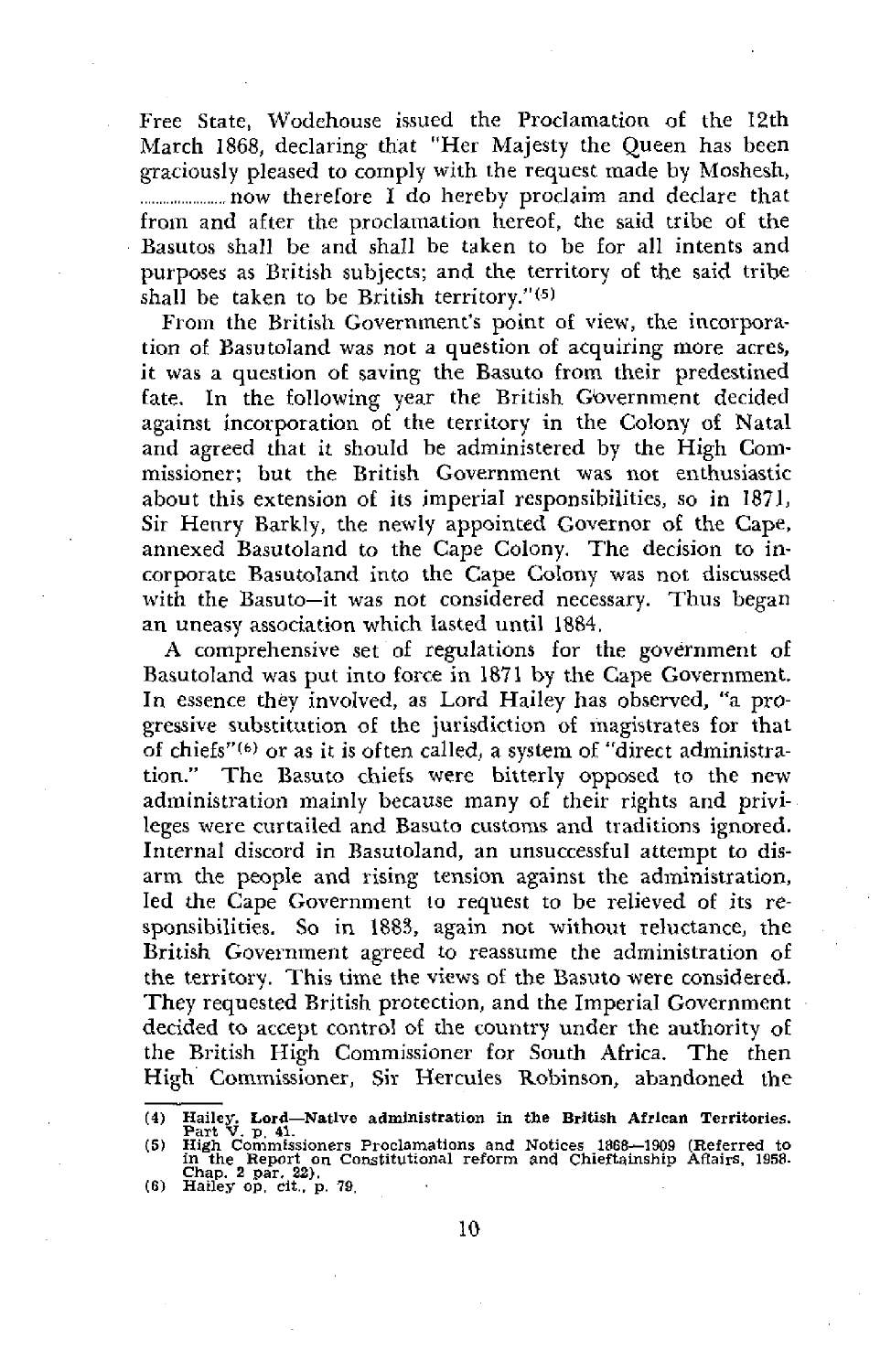system of local rule adopted by the Cape Government and substituted a system based on the recognition of the Chiefs as agents of the Administration.

Attempts have often been made to describe the system of administration the British Government introduced into Basutoland when it reassumed its responsibilities in 1884. Lord Hailey has said that the British authorities decided to "abandon the policy of direct magisterial rule introduced by the Cape Government, and chose to maintain the authority of the Chiefs, *in* an attempt to use them as an agency of rule." $(7)$  This system of government in Basutoland was often described as "indirect rule," but this is not a correct description. As understood in other parts of Africa, "indirect rule" implies the preservation of tribal institutions and making the native authorities a part of the machinery of government and directing and guiding the people to the development of their own institutions. The system practised in Basutoland presents a very different picture, and has Jittle *in common* with indirect rule. It has been a policy "of non-interference, of proffering alliance, of leaving two parallel Governments to work in a state of detachment unknown in tropical Africa, while under 'indirect rule' native institutions are incorporated into a single system of government and subjected to the continuous guidance, supervision and stimulus of ed to the commusics gardinel, supervision and commutes of<br>European officers."<sup>(8)</sup> In fact, Sir Alan Pim, writing in 1935, was of the view that there was not in 1884, and there is not now, any rule, either direct or indirect by the British Government."<sup>(9)</sup>

In 1908 the National Convention met to consider the proposed federation of the four provinces of South Africa. The Basuto chiefs, who were acutely *aware* of their experiences under Cape rule, sent a deputation to England to ask that Basutoland should not be incorporated in any proposed Union. The British reply was that there would be no immediate change, but that if South Africa were united, it would be "desirable as well as necessary for the Basuto to be prepared to come some day under the same government as the rest of South Africa."<<sup>10</sup>)

Since the passing of the South Africa Act in 1909, the question of the transfer of the three High Commission Territories has been raised by the various South African Governments on numerous occasions.

<sup>(7)</sup> Hailey op. cit., p. 79. '8) Journal of the Institute of African Languages and Culture. Vol. 7 No. 3. Referred to in Pim (Cmd. 4907), p. 48. (9) Ibid- p. 48. (10) Hailey op. cit., p. 64.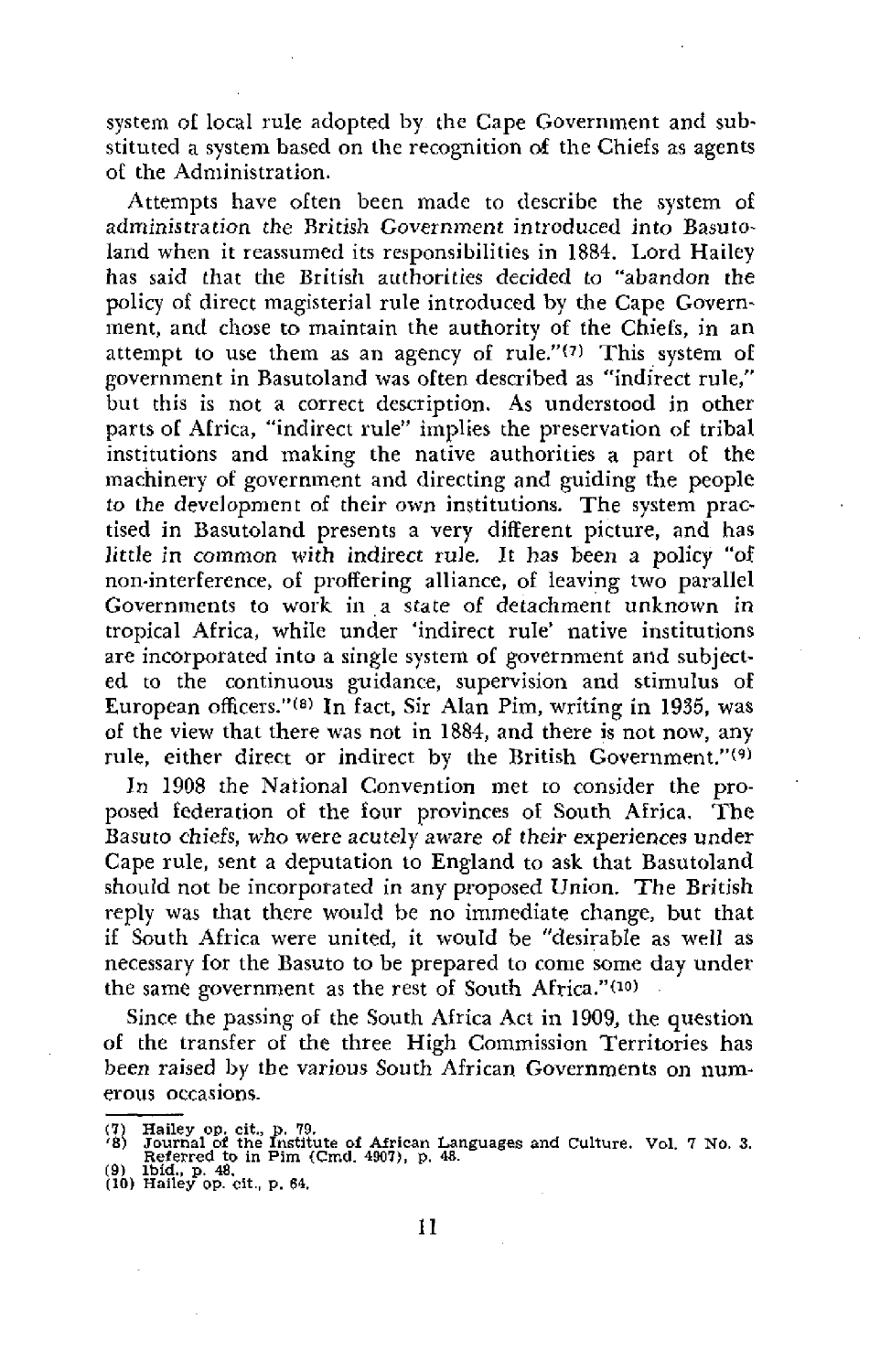## *From the Act of Union to the Second World War*

IT IS NOT PROPOSED TO DEAL AT LENGTH WITH THE history of the discussions between South Africa and Britain on the question o£ the transfer of the Territories during the period 1909—1939 for two reasons: firstly, an analysis of this period would need to be too lengthy for the present context: secondly, the correspondence has been set out in a British Command Paper. *^*

It is, however, necessary for an understanding of subsequent developments to outline their general course.

The South Africa Act o£ 1909 included provision for the procedure to be followed in arranging for the transfer of the Territories to the Union. Section 151 of that Act empowered the King-in-Council, on addresses from both Houses of the South African Parliament, to transfer the administration of these territories to the Union, subject to certain conditions designed for the protection of African rights.<sup>(2)</sup> But in 1909 statements had been made in the British Parliament that there would be no change in the constitutional position of the Territories without the approval of the British Parliament, after it had consulted the inhabitants of the Territories. Similar statements have been repeated again and again since 1909.<sup>(3)</sup> The stipulation for the prior consultation of the inhabitants did not imply that their assent to transfer was essential; but the British Parliament was obviously entitled to take the views of the inhabitants into account in judging the merits of any proposal for transfer.

Many consultations have been held between South Africa

<sup>(1)</sup> Basutoland, the Bechuanaland Protectorate and Swaziland—History of<br>the discussions with the Union of South Africa 1909—1939. Cmd. 8707.<br>(2) The 1961 South African Republican Constitution incorporates these<br>provisions.

<sup>(3)</sup> See for example: Despatch from the Secretary of State to the High Commissioner on 4th December, 1925 (Cmd. 8707, pp. 18-20) and a letter from the Secretary of State to General Smuts on 4th August, 1935.<br>(Cmd. 8707 p.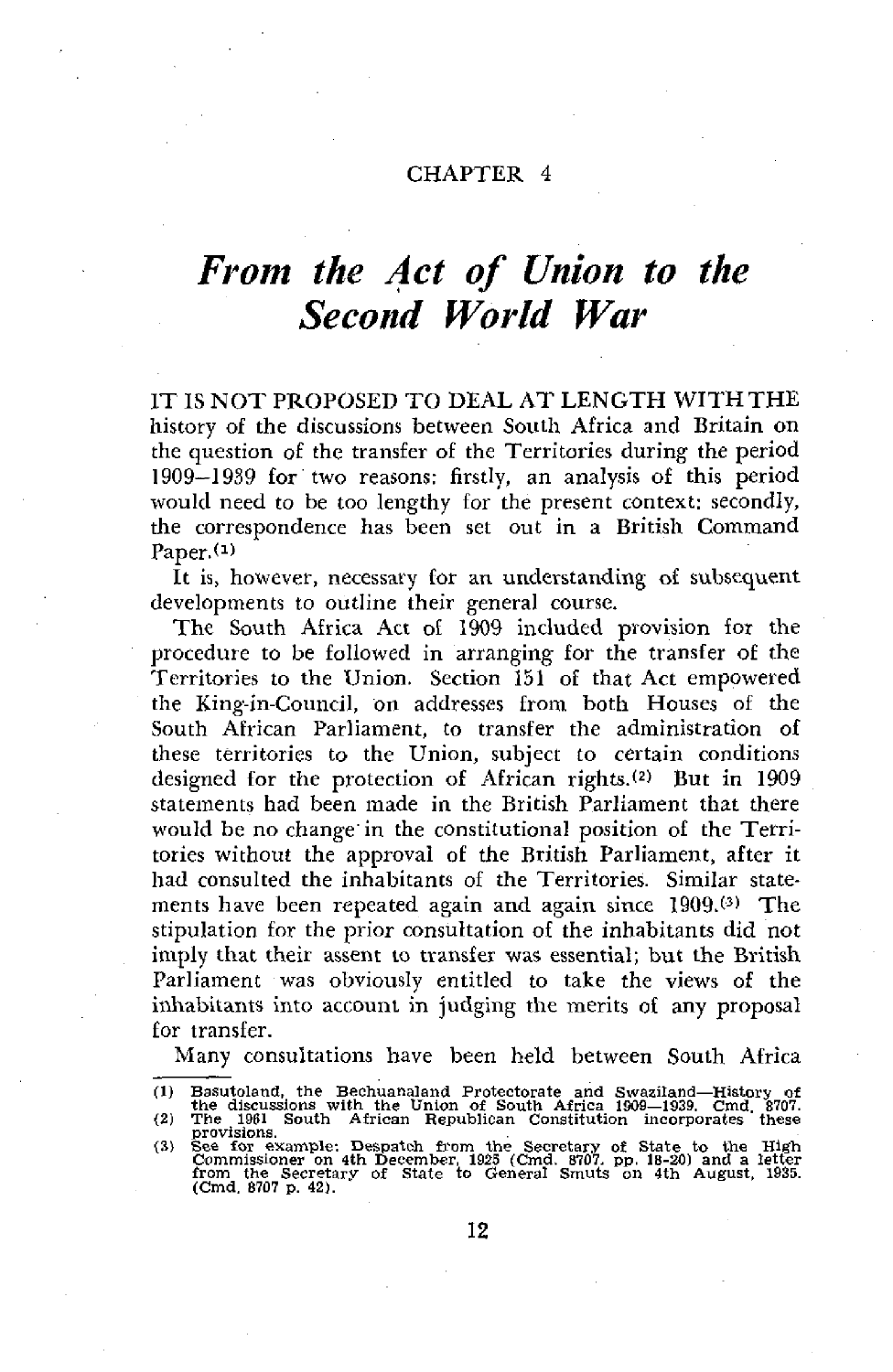and Britain on the significance of Section 151 of the South Africa Act. At first the British did not explicitly counter the South African contentions that transfer must eventually take place. Soon the British *position* began *to* harden, and they began to argue that Section 151 merely provided the machinery for transfer if agreed upon and that this Section did not imply an intent to transfer the Territories. The British argued that Section 151 was no different in this respect from Section 150 which provided for the possible transfer of the Rhodesias to South Africa. No one argued that this created an obligation to transfer the Rhodesias to the *Union.* In fact in 1923, Southern Rhodesia was offered a choice by referendum between selfgovernment and such transfer and derided on self-government. A serious complication in regard to the Bechuanaland Protectorate was that in 1921 Southern Rhodesia raised a claim to part of this territory and "made it increasingly clear that it would assert its claim if there were ever any question of the territory being transferred to the Union."(4)

From the time when they were first administered by Britain, the High Commission Territories were treated differently from British dependencies in other parts of Africa, and the special relationship in which they stood to South Africa indicated the general accord that existed as *to* the desirability of the Territories eventually being incorporated in the Union. A striking example of this special relationship is seen in the dual role played by the High Commissioner over the years. During the years 1910—1930 the office was vested in the successive Governors-General of the Union of South Africa. This arrangement ceased in 1930 and the office was separated entirely from that of Governor-General, being vested *in* the holder of the new post of High Commissioner in the Union of South Africa for His Majesty's Government in the United Kingdom. The title "High Commissioner for South Africa" was changed in 1935 to "His Majesty's High Commissioner for Basutoland, the Bechuanaland *Protectorate* and Swaziland." In 1961 when South Africa became a Republic and left the Commonwealth the position was changed to the extent that the representative *in* the Union of South Africa for Her Majesty's Government in the United Kingdom became Her Brittanic Majesty's Ambassador to the Republic of South Africa, but the latter was also Her Majesty's High Commissioner for Basutoland, the Bechuanaland Protectorate and Swaziland.

(4) Gordon Walker, P.C. The Commonwealth, p. 356.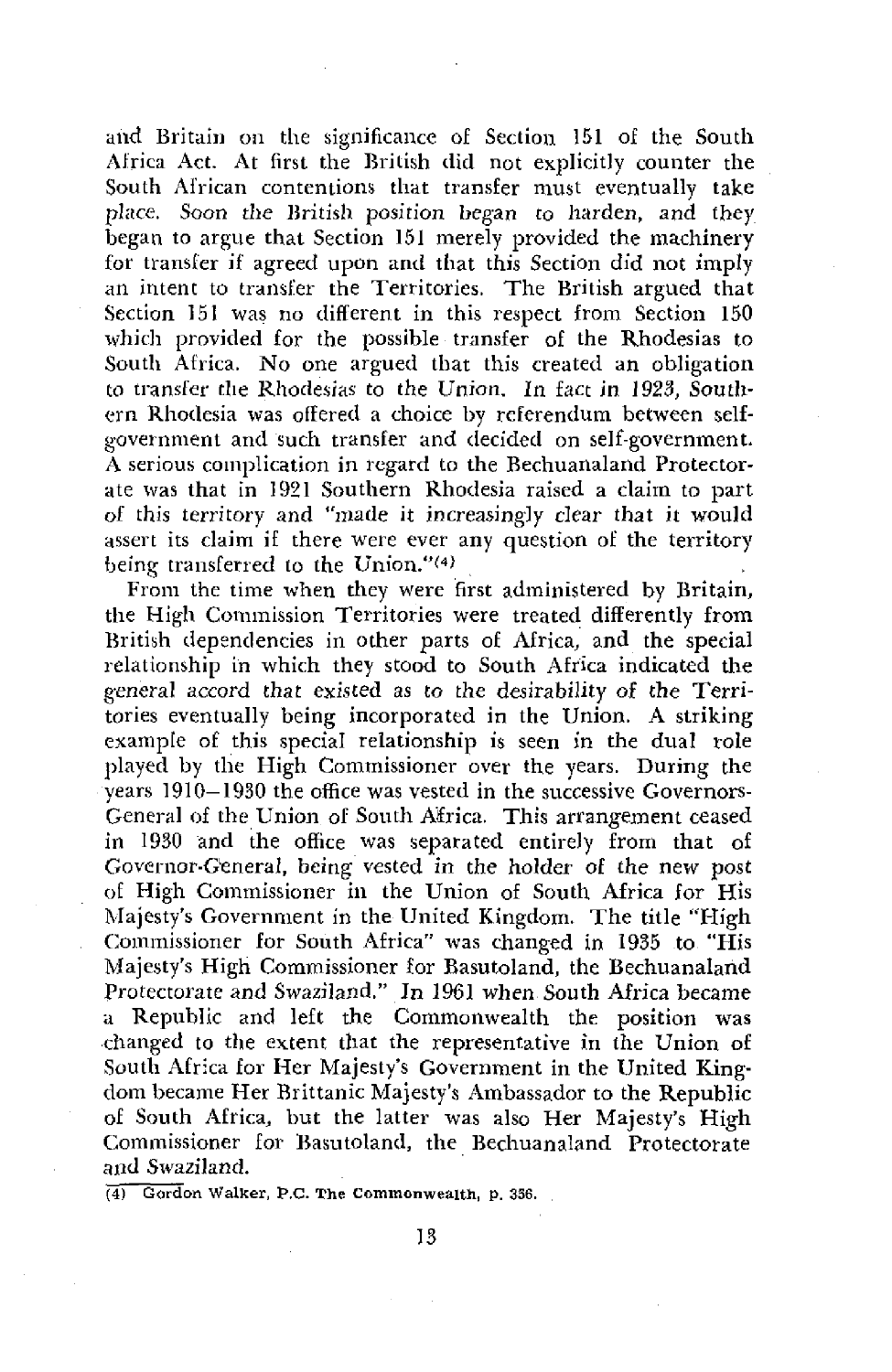Since August, 1964 the office of High Commissioner for Basutoland, the Bechuanaland Protectorate and Swaziland has been abolished, and the post of Resident Commissioner for Basutoland upgraded, as those for the Bechuanaland Protectorate and Swaziland had been in 1963, giving a status equivalent to that of Governor with the title of Queen's Commissioner. The Queen's Commissioner for Basutoland, like those for the Bechuanaland Protectorate and Swaziland, is now directly responsible to the Secretary o£ State for the Colonies. However, there remains a need for consultation and in certain fields cooperation and co-ordination between Her Majesty's Ambassador and the Queen's Commissioners, particularly in matters concerning both South Africa and the three Territories. The Ambassador will, therefore, continue to be informed about affairs which affect their foreign relations or their defence requirements, but he will have no further responsibility for purely internal territorial affairs. One of the chief advantages of the dual role played by the High Commissioner over the years is suggested by  $D$   $\alpha$ y  $\alpha$   $\beta$ ) are respectively commissioned over the special interests of the Territories and the wider interests of Anglo-South, African relations which would be more likely to develop if different men held these two posts."

Another example of the "special relationship" was that unlike other non-self-governing territories, the High Commission Territories in 1925 ceased to be a responsibility of the Colonial Office and we transferred to the newly established Dominions Office, which became responsible at the same time for relations with the Union. When in 1948, the Dominions Office became the Commonwealth Relations Office, the High Commission Territories were administered by the Commonwealth Relations Office, and it was not until, as a result of the establishment of the Republic in 1961, and the relinquishment by the Commonwealth Relations Office of its responsibilities to South Africa in favour of the Foreign Office, that on the 1st December, 1961, the administration of the High Commission Territories was tranferred back to the Colonial Office.

The period during which the High Commission Territories were administered by the Dominions Office and the Commonwealth Relations Office has been described by C. Dundas and H. Ashton $(6)$  as a "unique and somewhat awkward arrangement"

<sup>(5)</sup> Doxey, G. V. The High. Commission Territories and the Republic of South Africa, 1963. (Chatham House Memorandum). (6) Dundas, Sir Charles and Ashton H. Problem Territories of Southern Africa, 1952. p. 29.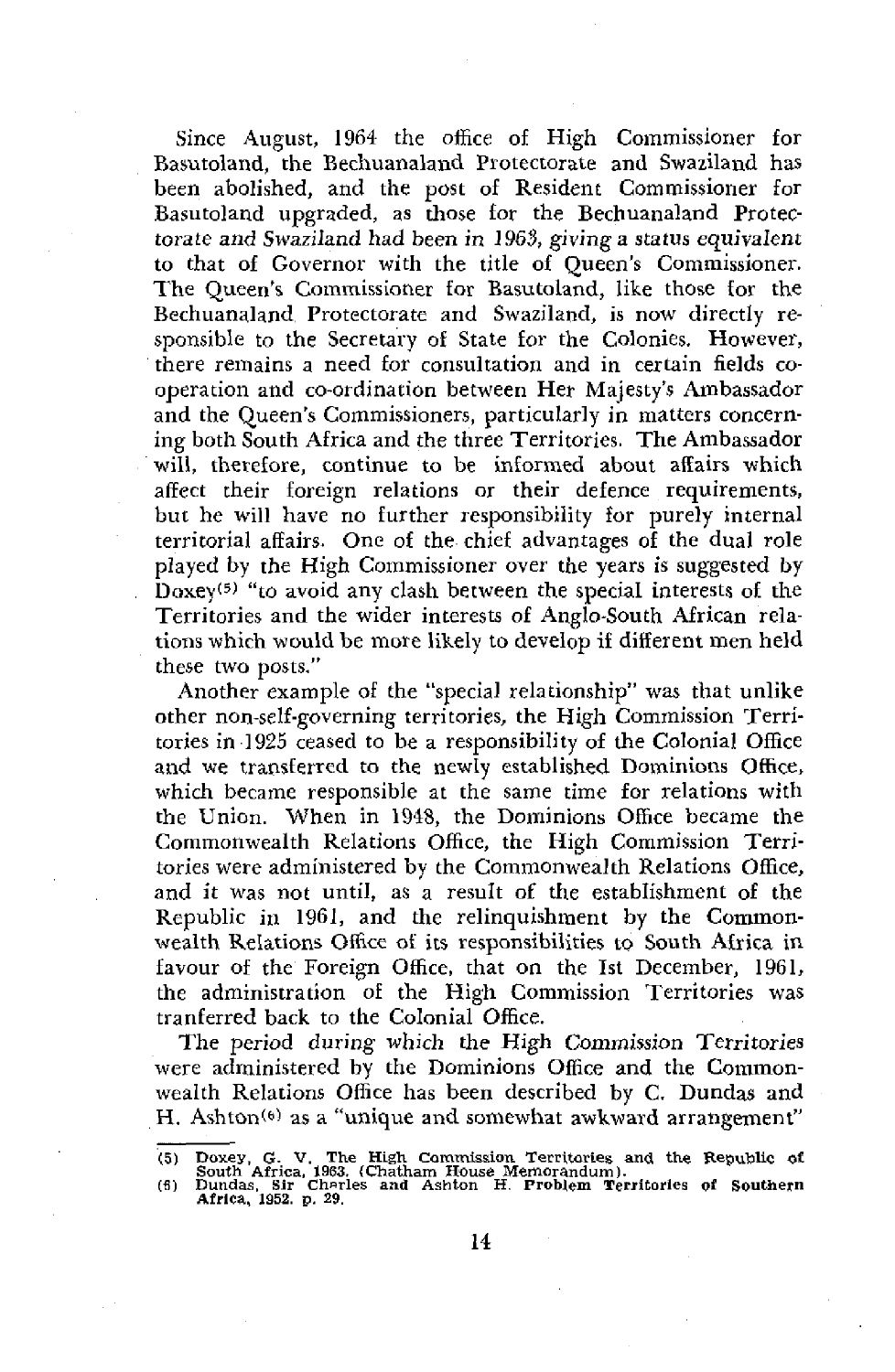which "had its significance inasmuch as it betokens the special relationship in which the Territories stand to the Union of South Africa."

Until 1933 the various Union Prime Ministers regarded Basutoland as the Cinderella of the three Territories and were interested primarily in incorporating Swaziland and then the Bechuanaland Protectorate. In 1913 General Botha intimated that the Union "must now press for the transfer, at the earliest possible date, of Swaziland and at the same time of Bechuanaland" but "should the simultaneous transfer of both of these Protectorates not be feasible in the opinion of the Imperial Government, then we urge that Bechuanaland also be transferred as soon as possible after the incorporation of Swaziland has been settled." $(7)$  In 1924 General Hertzog, in a letter to the High Commissioner reopened the question of the transfer of the Bechuanaland Protectorate and Swaziland.<sup>(8)</sup> In 1933, in a letter to the Dominions Secretary, General Hertzog overlooked the fact that advances had been "limited to proposals for the transfer of Swaziland and Bechuanaland, for he now took up the question of the transfer of all three Territories."<sup>(9)</sup> From that time requests by the South African Government have included all three Territories.

It should be noted that in 1935 an aide-mémoire<sup>(10)</sup> recorded that the British and South African Governments agreed that in the following years their policies "should be directed to bringing about a situation in which if transfer were to become a matter of practical politics it could be effected with the full acquiescence of the population concerned." But the changes that took place in the British policy on colonialism and the movement of South Africa's native policy in the direction of apartheid, made the possibility of transfer becoming a matter of 'practical politics' more remote.

*<sup>(1)</sup>* Cmd. 8707. pp. 12-13.

<sup>(8)</sup> Ibid., p. 15.<br>(9) Hailey Lord—The Republic of South Africa and the High Commission<br>Territories, p. 67.<br>(10) Cmd. 4948, 1935.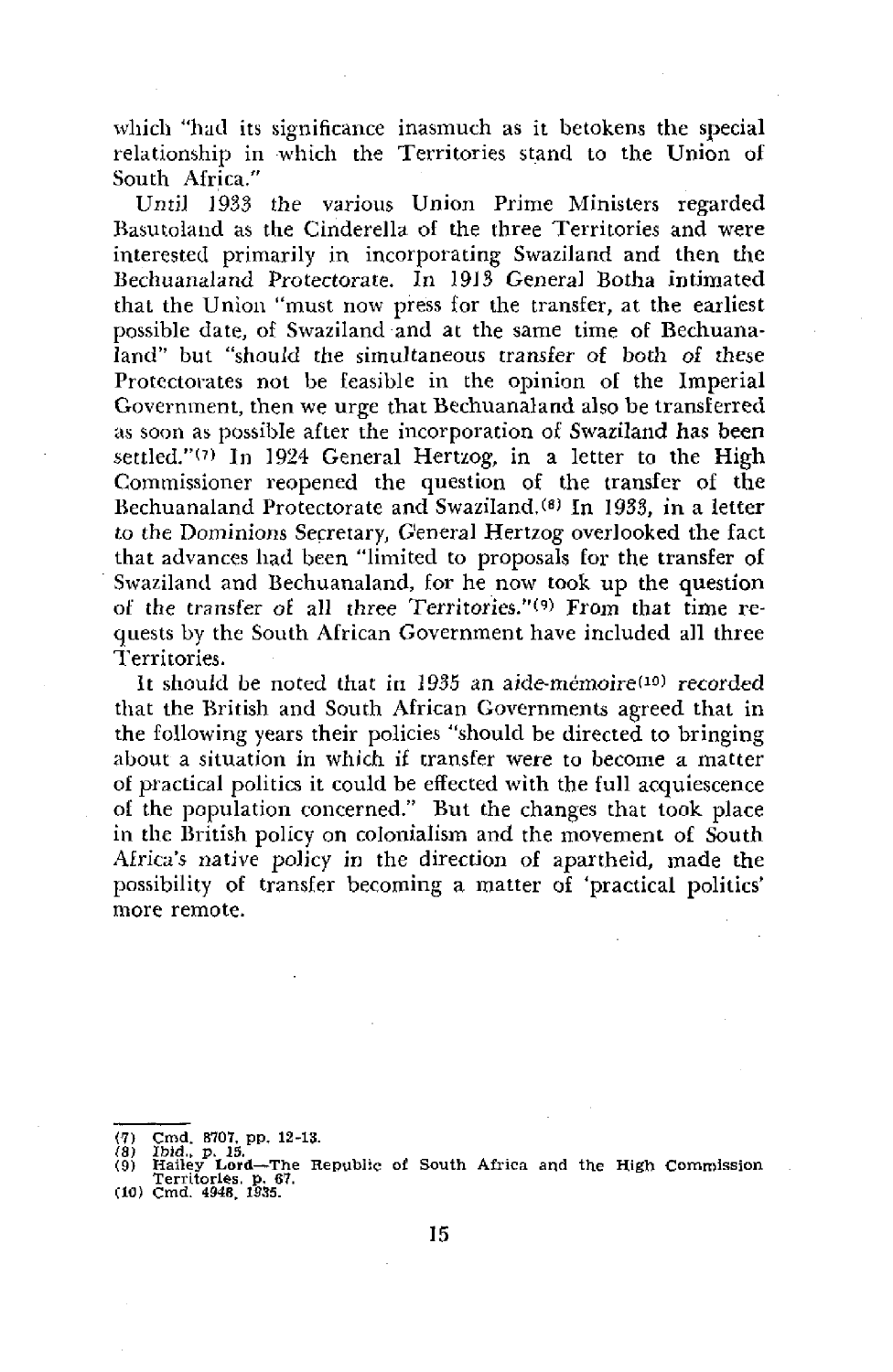## *The Smuts-United Party Policy Since 1939*

IT HAD ALWAYS BEEN ASSUMED BY THE UNITED Party that the three High Commission Territories would eventually be transferred to South Africa. In 1943, General Smuts, then Prime Minister, expressed the hope that South Africa could take over the administration of these Territories "if only as a reward for its war services."<sup>(1)</sup> Although General Smuts hoped that the transfer of the Territories would, for this reason, be granted, he accepted that the inhabitants of the Territories would first have to be consulted before the British Parliament could consider incorporation.

After the war General Smuts stated that the difficulties regarding incorporation were not insurmountable but that the time was not right to tackle the matter.

"Certain difficulties will have to be surmounted, but I do not think they are insurmountable Lord Buxton officially promised the peoples of the Protectorates that they would be consulted, not that their approval would settle the matter but they would be consulted when steps were taken."(2)

The fact was that the Hertzog native policy was not materially altered by the United Party Government of the war and post-war periods, and was disliked by the British Government, the inhabitants of the Territories and by many South. Africans. Even before the war ended, Mrs. Ballinger, referring to a statement by General Smuts on the strengthening of relations with neighbours and the incorporation of the High Commission Territories, said:

"1 think these are policies which must commend themselves to all South Africans. But Natives in the High Commission Territories have a fear of our policy of

<sup>(1)</sup> Walker, E. A.—History of South Africa .p. 735.

<sup>(2)</sup> House Of Assembly Debates. Col. 4026, 21/3/46.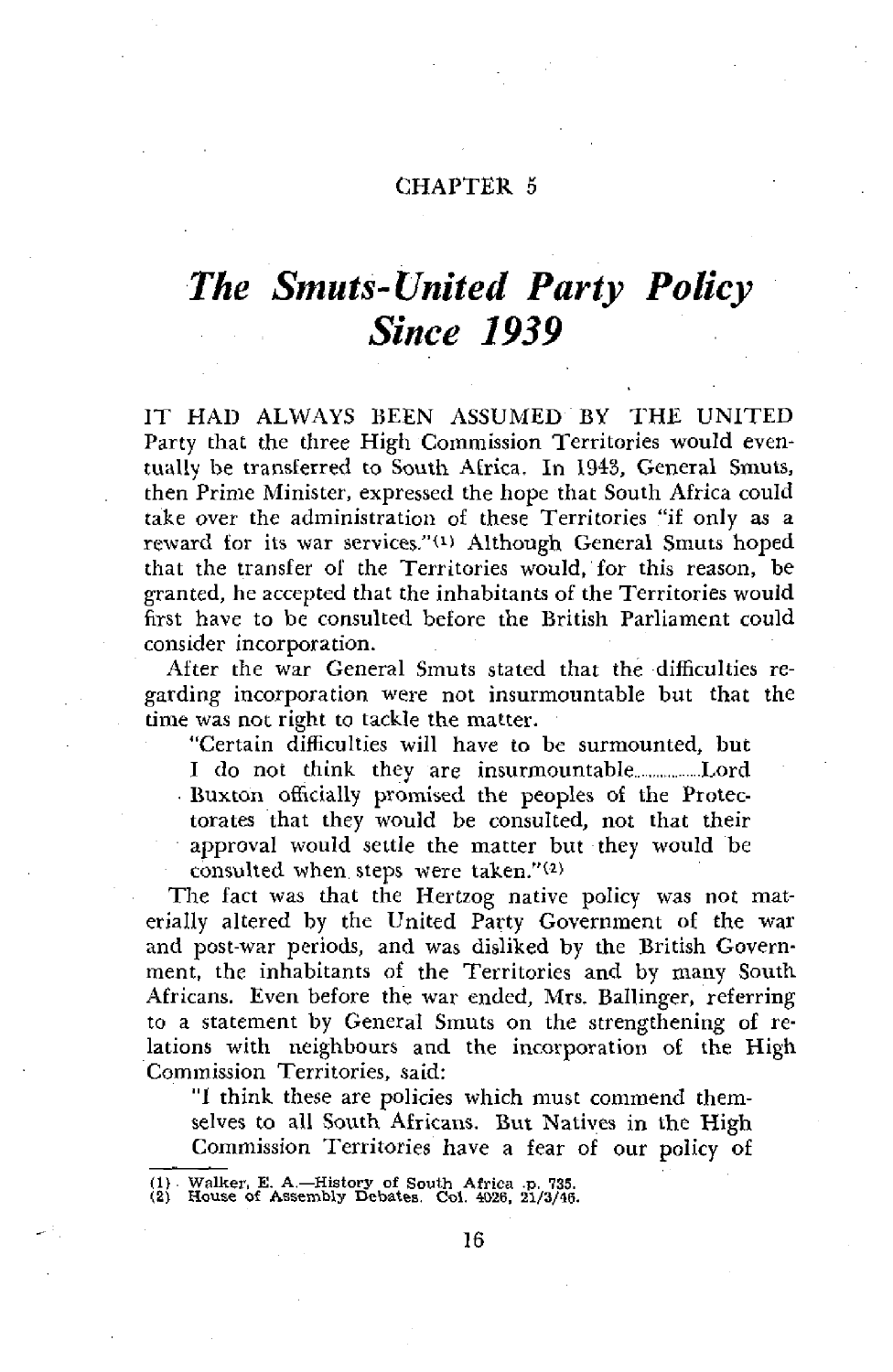white supremacy ........... They fear to surrender their future."\*<sup>3</sup> \*

General Smuts' handling of the High Commission Territories has been criticised by Oswald Pirow in his biography of General Hertzog.

"Then, unfortunately the war broke out and General Smuts took over once more. It would have cost only a word from him especially if such suggestions were linked with the idea of Pan-African defence, and the Protectorates would have been added to the Union. But again, as twenty years before, the matter apparently did not interest him."(4)

To link incorporation with Pan-African defence is hardly valid. Firstly, the High Commission Territories needed no defence and secondly, the whole of British Africa was on the side of the Allied war effort, and the Belgian, Portuguese and French Territories were those of Allied Governments. There was therefore no need for a "unification of Southern Africa *in* order to defend itself." If Pirow's argument is taken a step further then he should have said that the Rhodesias, too, should have been incorporated into *South* Africa for the sake of Pan-African defence.

The question of incorporation as such had never been in dispute. It had always been accepted that one day the destiny of the Territories would be in some form of closer co-operation with South Africa. But before incorporation could become a possibility, two difficulties had to be overcome. These were that the British Government would have to consider, firstly, the opinions of the inhabitants; and then whether it could make a recommendation to its own parliament for their transfer to the Union of South Africa being approved. In order to appreciate the problem in this period one must accept that on the British side these two difficulties had first to be overcome.

General Smuts did not raise the matter with the British Government in the early post-war era because of these difficulties, and as the *dimate* of world opinion changed, so the policies of the two countries drifted further apart, and the difficulties became more serious. After the war the possibility of transfer might have been seriously considered by a Conservative Government in England but had General Smuts raised the ques-

(3) Ibid., Col. 3863, 21/3/45.

<sup>(4)</sup> Pirow. Oswald. James Barry Munnik Hertzog, 1957. p. 206,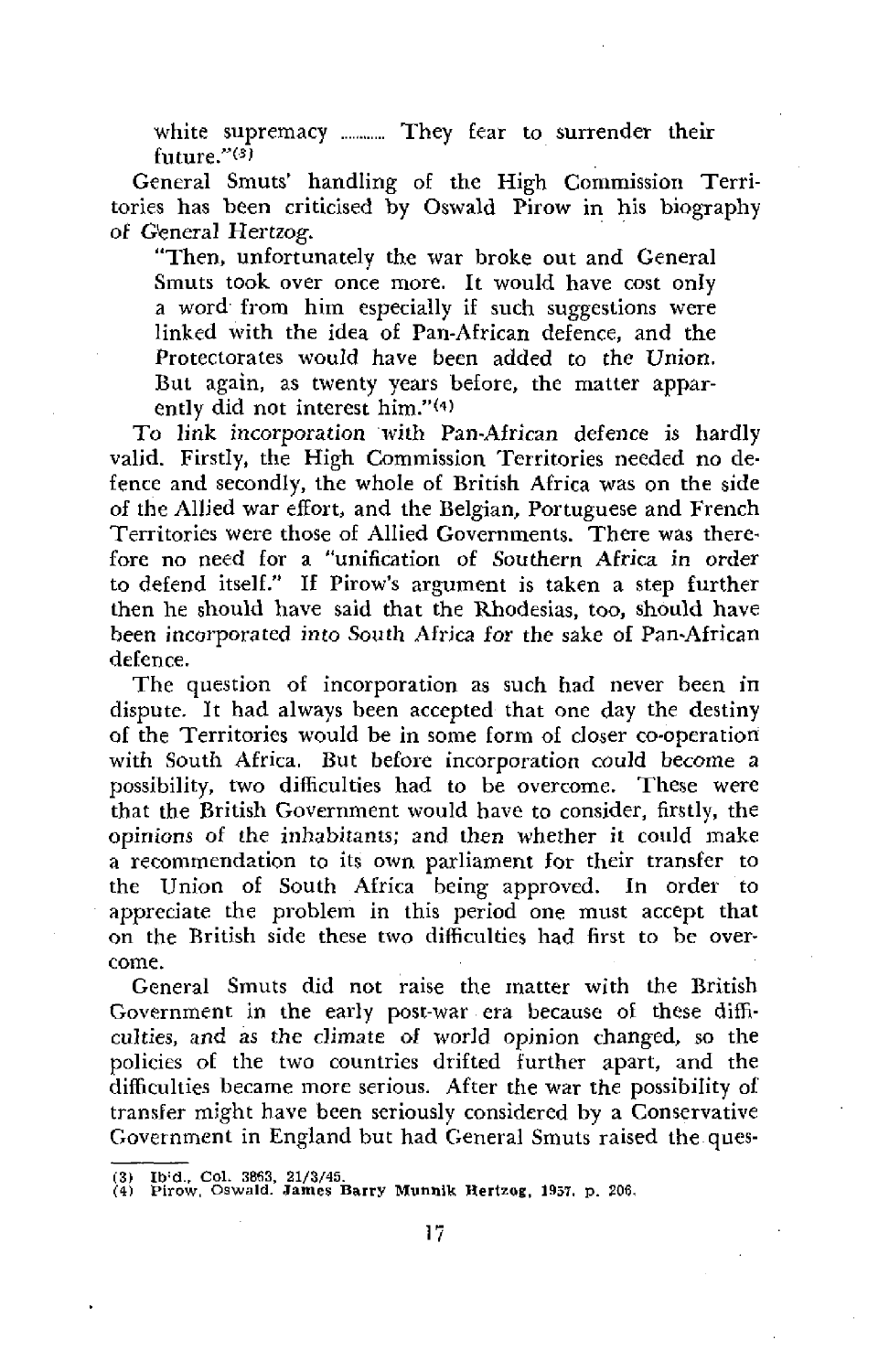tion after the war he would have been confronted by a Labour Government far more hostile to South Africa's racial policy than the Conservatives had previously shown themselves to be.

The two difficulties increasingly focused on one problem-South African native policy. As long as any South African Government continued to practise a policy of white supremacy the inhabitants of the three Territories would have opposed incorporation, and as opposition to South Africa's native policy developed throughout the world, no British Government, Conservative or Labour, could have agreed to transfer without facing tremendous opposition in the House of Commons.

So the United Party had an increasingly difficult task. Much as it desired incorporation, its more intelligent members realised that incorporation was impossible unless there was a change in native policy. This too was unlikely because it became increasingly apparent that the people of South Africa were dissatisfied with the United Party's native policy, not because it was too reactionary, but because they wanted an even more extreme policy, for which they voted in 1948.

After the United Party was defeated in the 1948 General Election, and became the official opposition in the South African Parliament, it continued to follow the same policy towards the three Territories; it still hoped for incorporation and still on the basis that the inhabitants would have to be consulted. In April 1950, General Smuts, then Leader of the Opposition, defended British policy on the question of the High Commission Territories. He said,

"I do not want him (Dr. Malan) to create the impression in the House that the British Government is continuously seeking excuses to delay the matter. That is not so. Naturally, it is a difficult question. In the normal sequence of events the British Government must consult the population concerned, and they must also consult their Parliament. No British Government can deal with the matter in any other way." $(5)$ 

In the same debate General Smuts brought up the important fact that the world had changed since the war, and criticised Dr. Malan, his successor as Prime Minister, for being out of step with the modern world:

"I must say, however, that these things are a little out of date. Since then there has been an upheaval in the

(5) House of Assembly. Debates. Col. 4208. 13/4/50.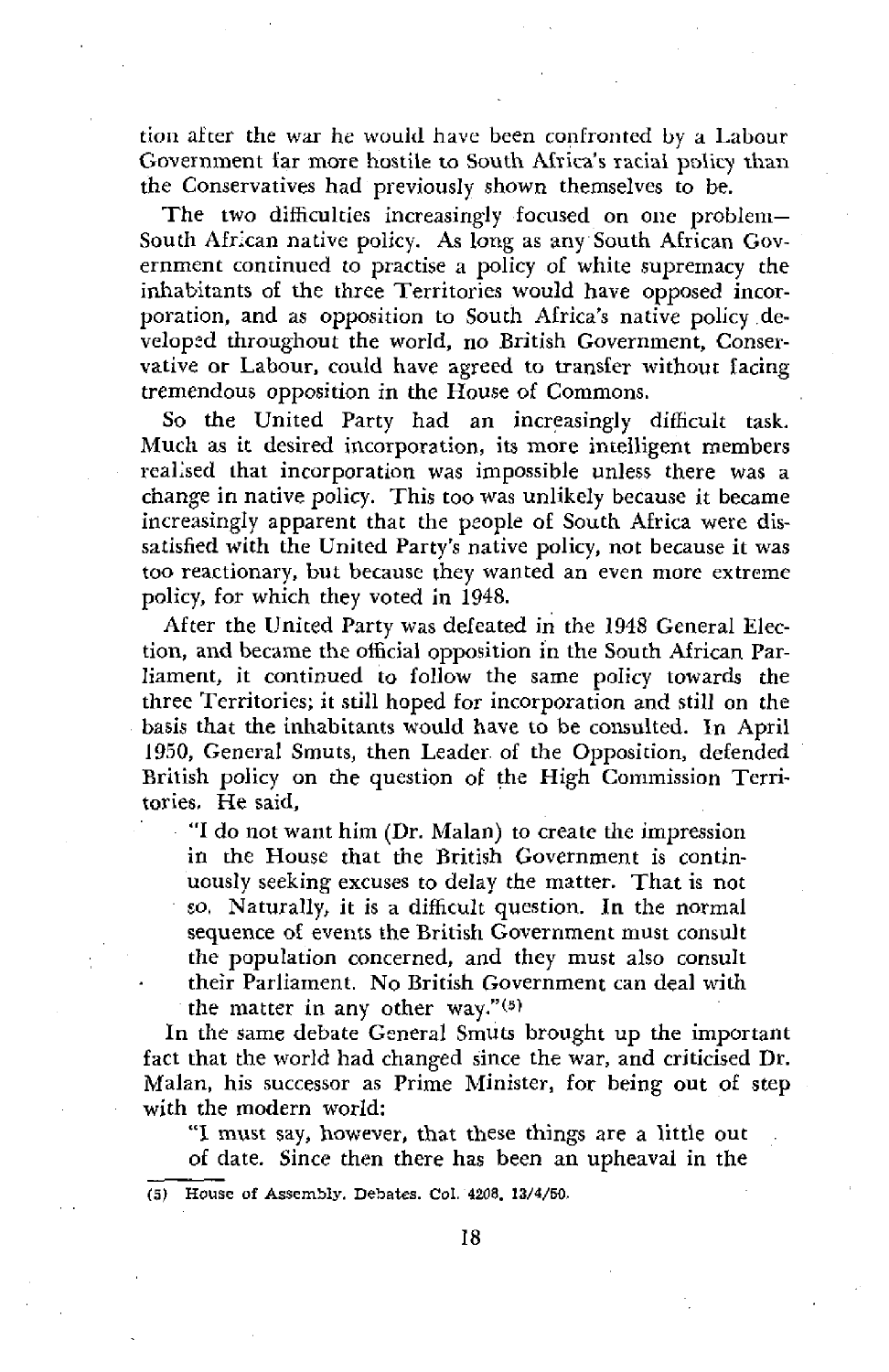world, there has been a world war."(6)

It was suggested by various members of the United Party that steps be taken to co-operate with the British Authorities in an attempt to create a better climate of opinion *in* the High Commission Territories for incorporation. Dr. C. F. Steyn,<sup>(7)</sup> Member of Parliament for Bloemfontein City and a former Cabinet Minister, suggested co-operation between South Africa and the British Government—on the basis of an exchange of officials with the object *ot convincing* the inhabitants that incorporation was good for them. He also felt that the Natives of the Territories who came to work in South Africa could spread favourable propaganda about South Africa when returning to their homes.

The United Party believed, correctly, that incorporation would only be possible if they and not the Nationalist Party were entrusted with the task.

Their view was therefore that the Territories should be grouped with the Union, but that there was no hurry, and that the *logic of.* geography and economics would make their weight felt in time. For the United Party there was no need for impatience.

The attitude of the United Party throughout this period had thus been more or less constant. The party started off with a policy similar to that of Britain but eventually the latter's policy came to aim at self-government for the Territories and it is here that United Party policy and British policy began to diverge. The United Party was never in favour of granting self-government to the Territories, and if the Territories were ever transfered to South Africa the United Party would have absorbed them into the general pattern in South Africa; they would not have been treated as separate entities.

By 1963 the United Party had in practice given up all hope of incorporating the High Commission Territories and according to Sir De Villiers Graaff if the Territories were one day to be transferred to South Africa then they would fit into the new United Party policy of race federation. When Dr. Verwoerd made his public offer on September 3rd, 1963, to guide the High Commission Territories to independence under South African patronage. Sir De Villiers Graaff criticised him. He described Dr. Verwoerd's offer as a complete failure. Sir De Villiers Graaff said:

"It was a set-back to South Africa's hopes of having a closer association with the Protectorates and a terrible

*<sup>(\*)</sup>* IMd., Col. 4025, 13/4/50.

 $(7)$  House of Assembly, Depates. Col. 3955, 6/4/51.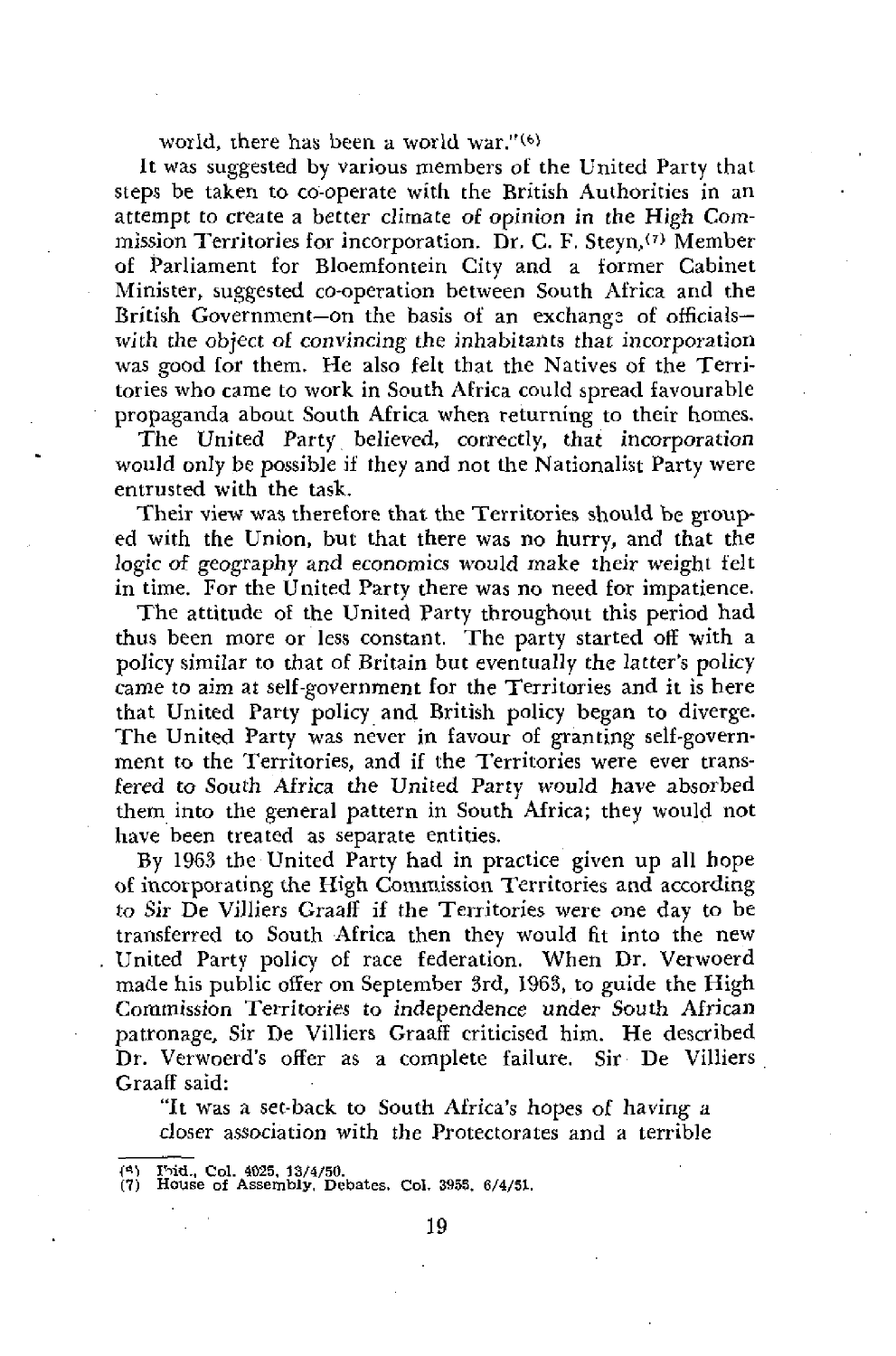error of judgement."<sup>(8)</sup>

So far this view has not been proved to be correct.

It is possible to understand how, from the Nationalists' point of view, incorporation could help to solve South Africa's native problem, but it is difficult to see how it could help solve that problem from the point of view of the United Party.

(8) Natal Daily News—18th September, 19S3.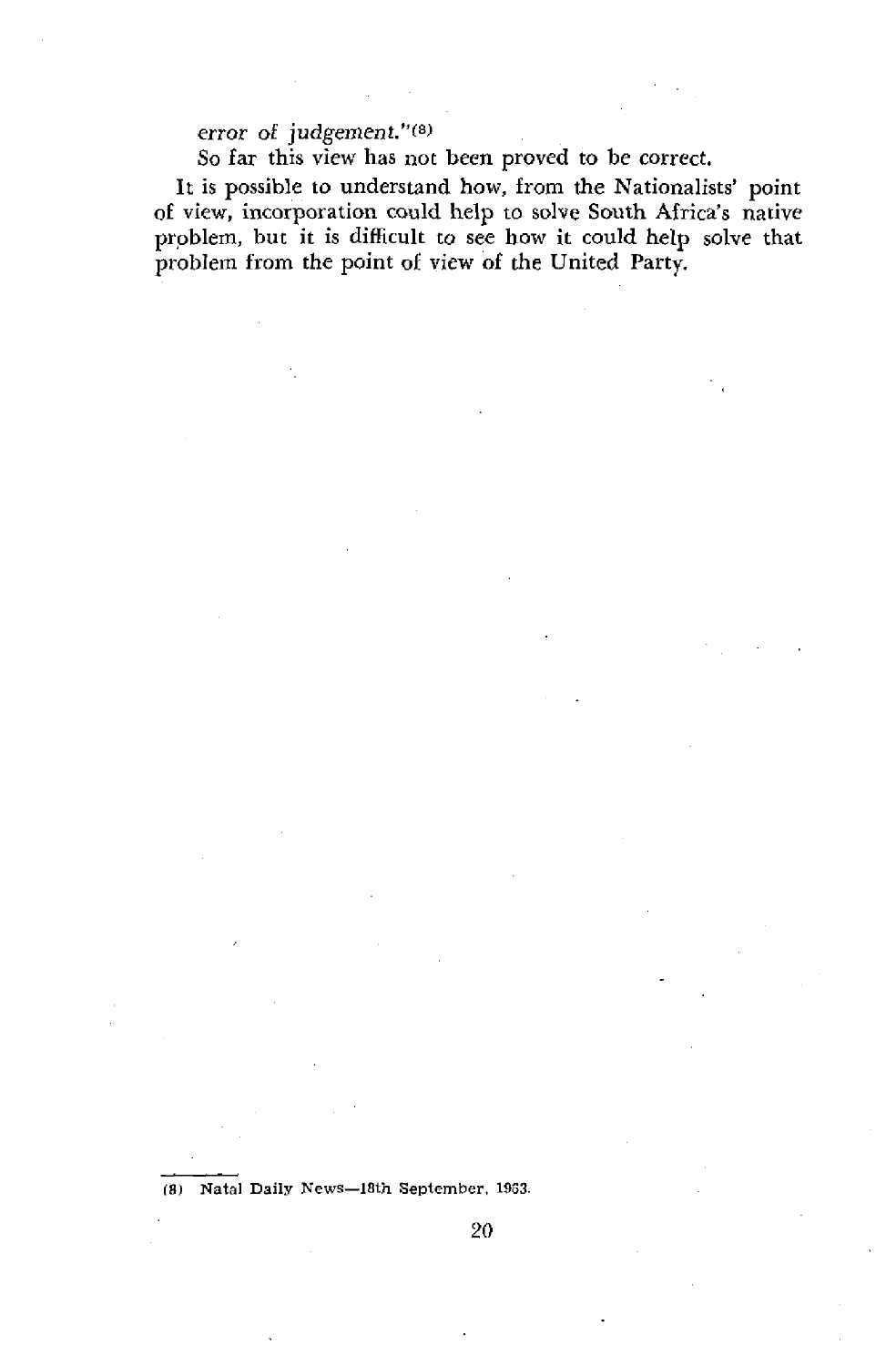## *The National Party Policy Since 1939™*

IT HAS LONG BEEN CLEAR THAT THE MAINTENANCE of these three islands of British administration would irritate any South African Government, but particularly National Party Governments, who view the Territories as relics of that imperial rule of which they have wanted to rid South Africa since the Boer War. For Dr. Malan it "is one of the greatest anomalies existing within the borders of a Sovereign *independent nation* that there should be areas which are administered by another power from outside its boundaries. That this is an absurdity which few nations would tolerate."\*<sup>2</sup> ' The Nationalists—heirs to the Boer Republican tradition—believe that were it not for Britain, the Territories would long ago have belonged to South Africa.

With the development of the Bantustan programme the incorporation of the Territories became even more attractive to the National Party. Incorporation would give the Natives of Southern Africa approximately 50% of the total land area as opposed to the present 13% and would make for a seemingly more equitable distribution of land in the eyes of the outside world. Whether incorporation would help solve the South African native policy depends on the greater question, will apartheid solve South Africa's native problem?

According to Sarah Getrude Millin:

"Every Union Prime Minister has bitterly demanded the three British Protectorates. Each seems to have had secretly in his heart the thought to solve that Union's Native Problem with these."(3)

(2) House of Assembly. Debates. Col. 5664. 11/5/49. (3) Millin, Sarah Gertrude. The People of South Africa, p. 275.

<sup>(1)</sup> In 1914 the National Party (Nasionale Party) was formed. In 1935 this Party was fused with the South African Party to form a Coalition Government. Subsequently a small group of members of the National Party broke away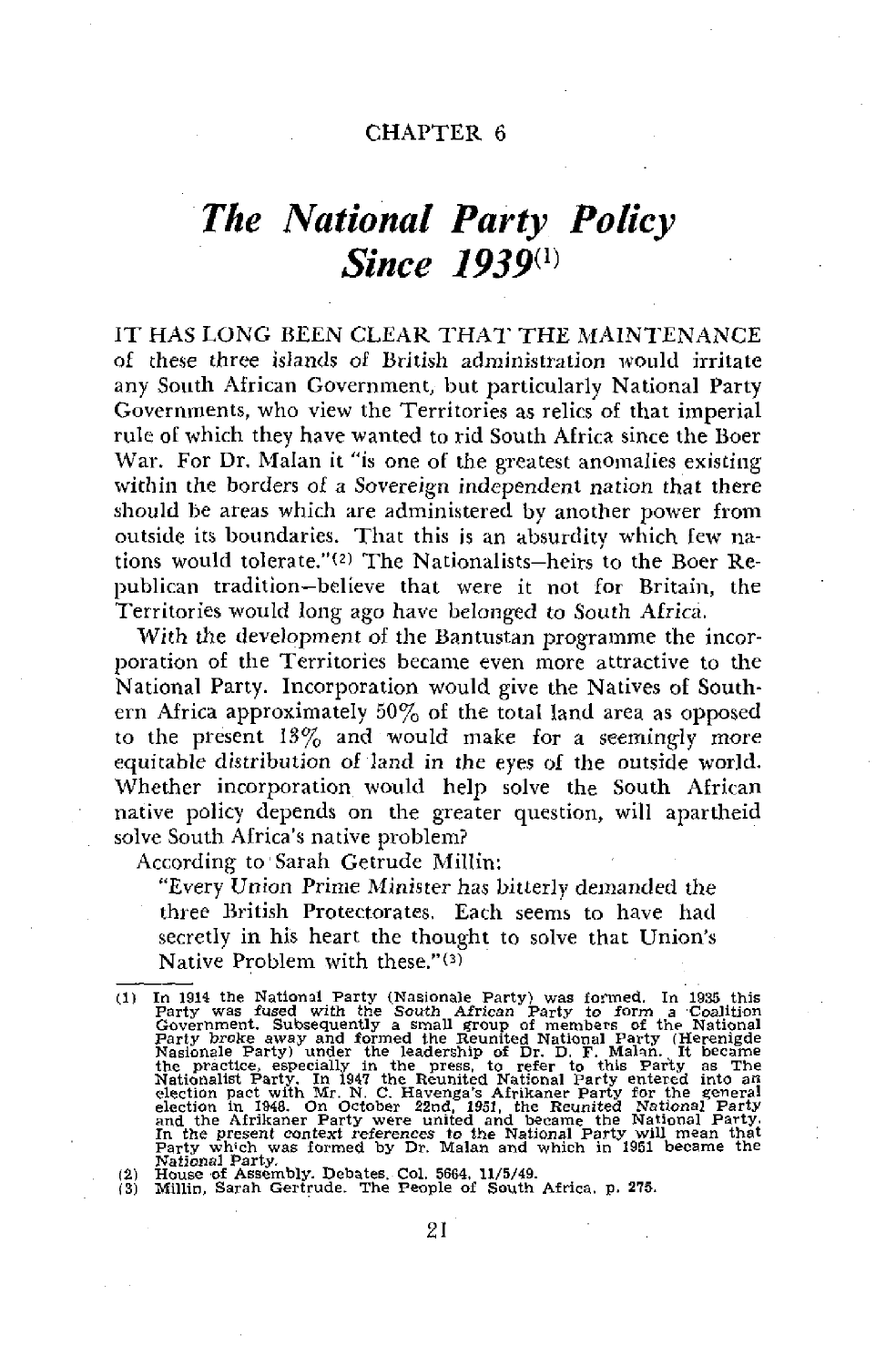## **NATIONAL PARTY POLICY UNDER THE LEADERSHIP OF DR. MALAN**

Throughout Dr. Malan's leadership of the National Party he saw the problem only as a procedural one. His attitude throughout was that the procedure was set out in the South Africa Act and that regardless of all other issues the course envisaged in that Act must be followed. It was a legalistic approach and, at all times, Dr. Malan disregarded such important difficulties as consultation with the inhabitants of the Territories.

This period saw the emergence of a peculiar type of nationalism in South Africa. It was not a white nationalism combining the English and Afrikaner, such as Botha, Hertzog and Smuts had wanted—rather it was an Afrikaner nationalism aimed at maintaining supremacy over the non-European and establishing it over the rest ot the community. Their political organisation, led by Dr. D. F. Malan, was the National Party which came into power in 1948 and has been in power ever since.

Discrimination against non-Europeans had already gone far when Dr. Malan assumed office. The Indians in Natal were not •allowed out of that Province and were restricted in their rights to own land. The Africans were not allowed to own land outside the reserves. The Coloured people had a qualified vote in the Cape Province. The colour bar applied to all facets of public and social life. Dr. Malan professed as his Party's intention the extension of discrimination to the stage of segregation —apartheid.

Britain's embarrassment at all this was extreme. Racial discrimination was disapproved of by all the members of the Commonwealth, other than South Africa, and was an affront to the new Asian and African states which had, or were shortly to become, members of the Commonwealth. South Africa's attitude towards the United Nations was also apt to subject the whole Commonwealth to criticism. General Smuts had refused to conclude a trusteeship agreement for the mandated territory of South West Africa and Dr. Malan had refused to recognise the authority ot the United Nations, and declined to continue to forward reports on the Territory. Since its formation, the United Nations Organisation has been critical of South Africa's racial policy, starting from the S.W.A. issue, followed in 1946 by the complaint of the Indian Government against the discrimination against Indians in Natal, and in 1952 by the action of the Arab-Asian bloc in bringing South Africa's racial policy as a whole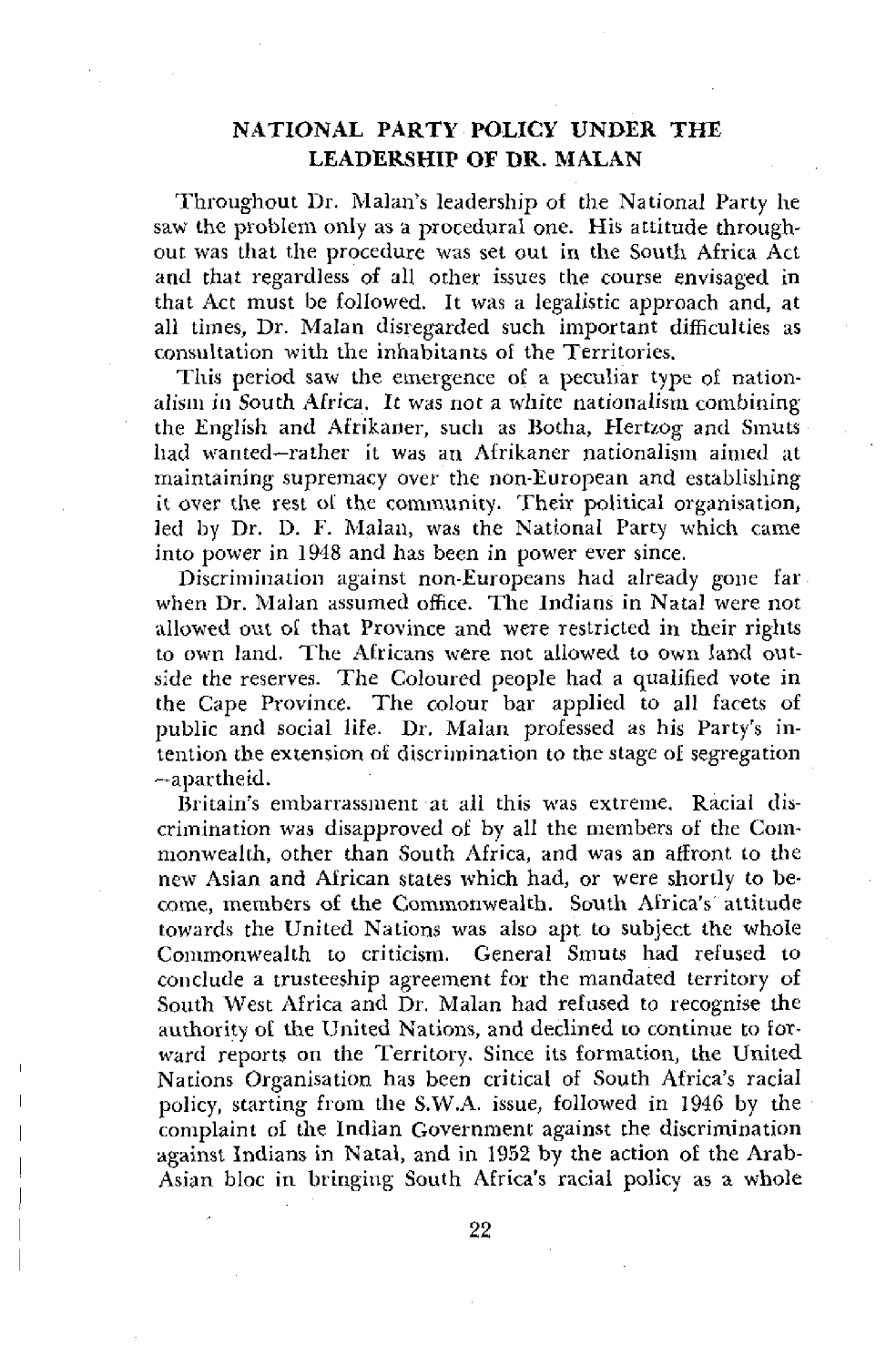into the United Nations arena on the grounds that it was a violation of human rights and a threat to peace.

In 1946, Dr. Malan, while still Leader of the Opposition, discussed<sup> $(4)$ </sup> the question of the transfer of the three High Commission Territories in the Union Parliament. He said that the initiative for incorporation lay with the South African Parliament. But the question of the initiative had never been in doubt, the initiative had always been South Africa's. The difficulty was that before South Africa could take the initiative it was up to her to create conditions and offer terms that would have made transfer acceptable to the inhabitants and placed the British Government in a position to consent to transfer while yet keeping faith with the inhabitants.

Dr. Malan rejected the idea that the inhabitants of the High Commission Territories needed to be consulted. In practice he wanted to implement an arrangement made in 1909 when colonialism was the order of the day, and when world opinion accepted the idea of handing over colonial peoples and territories with or without their concurrence.

It was for the British Government to satisfy its conscience in any way it chose but it was that Government's duty to secure the approval of transfer to the Union when the Union chose to ask for it. Dr. Malan concluded that the British Government lacked confidence in South Africa's native policy:

"And why does the British Government not want to hand over these Territories to the Union? What is the real reason behind it? There is only one reply, and that is a lack of confidence in the Union to do justice towards the natives, a lack of confidence in the Union's colour policy generally."

The native policy he was referring to was at the time the United Party's native policy but when his Party came into power with a more extreme native policy Dr. Malan still expected Britain to consent to transfer.

At the 1949 Commonwealth Prime Ministers' Conference, Dr. Malan restated the Union Government's desire for incorporation of the Territories. He told the Conference that the rights of the inhabitants were fully protected in the Schedule to the South Africa Act and that South Africa would comply with the Schedule. But the British Government's policy remained unchanged and nothing further was said about incorporation until later that year when, at a National Party Congress in the  $\overline{(4)}$  House of Assembly. Debates. Col. 4009, 21/3/46.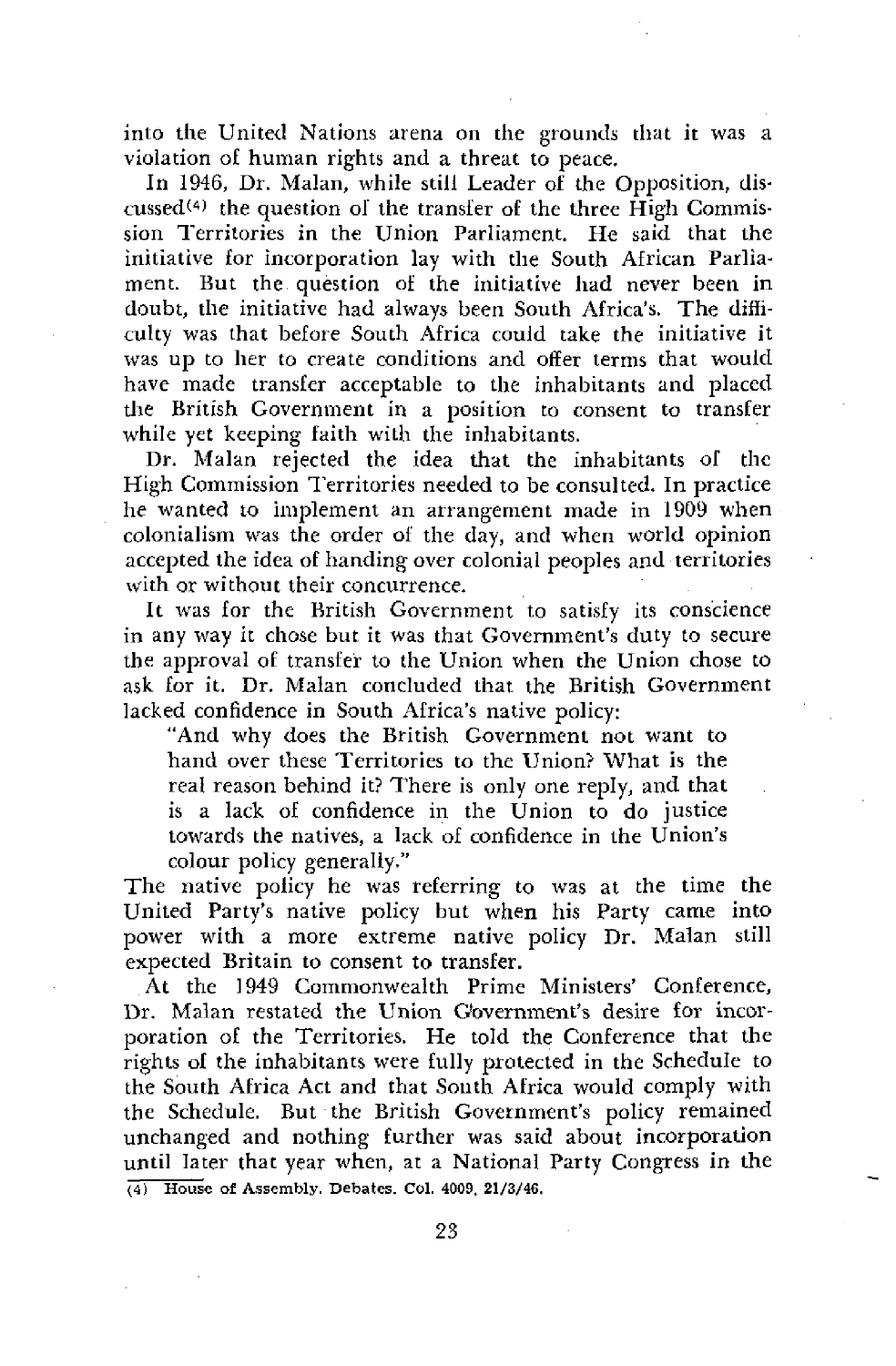Free State, Dr. Malan threatened to present a petition to the Privy Council requesting the transfer of the Territories to South Africa.

In April, 1950 Dr. Malan<sup>(5)</sup> suggested that the matter be taken up at the point where it was left by General Hertzog in August, 1939. Dr. Malan never really took the matter further than this, that is: requesting the British Government to resume negotiations where they were left off in 1939.

On the 9th February, 1951, on the occasion of a visit to Cape Town by Mr. P. C. Gordon Walker,<sup>(5)</sup> Secretary of State for Commonwealth Relations, Dr. Malan referred to the question of transfer, although he felt that the time was not right for discussions, principally because he recognised that the small majority which Mr. Attlee's second Labour administration commanded in the House of Commons presented - Mr. Attlee's Government with great difficulties in Parliament.

On the 6th April, 1951, the Cape Times published an article entitled "Malan criticises British Policy in Africa," where Dr. Malan is reported to have stated that i£ nothing was done about transfer he would have to take practical steps. What practical steps Dr. Malan intended taking is not known. But some idea of what steps he intended taking may be gained from a statement he made at the Transvaal National Party's Congress in September of the following year. He then declared that:

"While anxious that transfer should be reopened in a friendly spirit, if this did not succeed, the Protectorates would be treated as foreign territory, thereby giving the Union Government the right to demand customs payments and making Africans from these Territories ineligible for South African social welfare benefits when resident in the Union."

Dr. Malan was beginning to hit harder and was hitting where it hurt most—at the economic dependence of the High Commission Territories on the Union of South Africa. The inhabitants of the Territories were well aware of it, and realised that should South Africa so desire, it could inflict severe economic hardships on them. It was therefore an error by Dr. Malan to threaten to do what was obvious since this could only lead to bad feeling in the Territories towards South Africa.

In April, 1954, Dr. Malan took what was called a positive step,

<sup>(5)</sup> House of Assembly. Debates. Col. 4192, 1950. (6) Mr. P. C. Gordon Walker visited South Africa and the High Commission Territories in that year.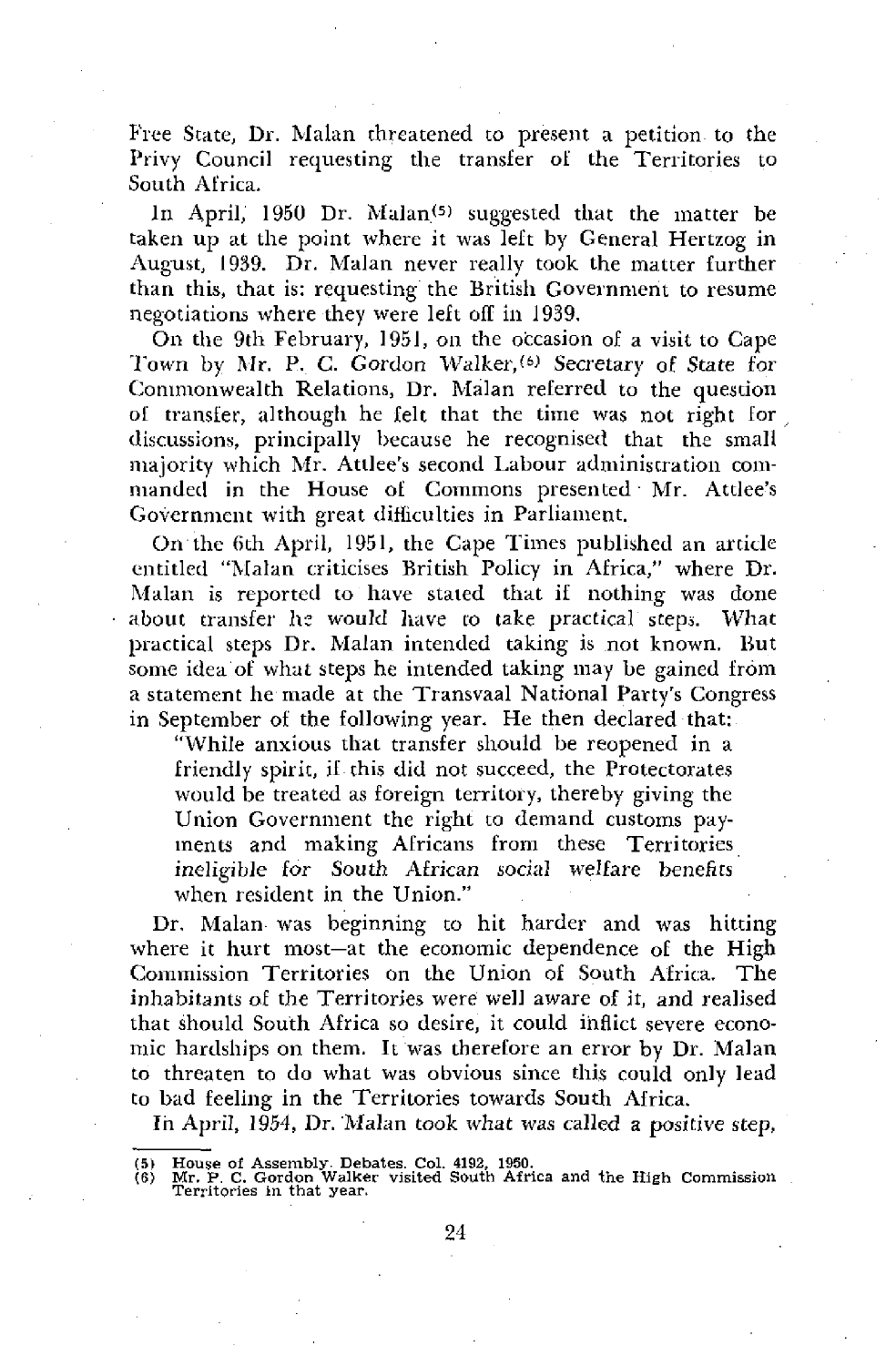though it was nothing quite as positive as the economic measures or the petition to the Privy Council which he had hitherto threatened. He introduced a motion(7) in the House of Assembly requesting that the Territories be transferred to South Africa and that, with this end in view, negotiations be resumed at the point they had reached in 1939. This motion was carried in the House of Assembly by 73 votes to 31 and in the Senate by 22 votes to 7. All that Dr. Malan was asking for in this motion was that the matter be reopened at the point left in 1939. After a period of 15 years, during which the world had undergone such radical changes. Dr. Malan was prepared to go back into the past and resume negotiations from there.

There was clearly to be no change from National Party rule but the Party's newspaper "Dagbreek" suggested in August, 1955, "that the Union Government should abandon its policy of demanding transfer. It should rather co-operate in some form with Britain, *in order to* develop the High Commission Territories as Native Reserves as outlined in the Tomlinson Commission Report of 1955."<sup>(8)</sup>

During Mr. J. G. Strydom's Premiership he raised the question of transfer at the Commonwealth Prime Ministers' Conference in 1956, but took the matter no further.

#### **NATIONAL PARTY POLICY UNDER THE LEADERSHIP OF DR. VERWOERD**

Dr. Verwoerd was the first South African Prime Minister *to* adopt a completely new approach to the problem of the High Commission Territories. His new approach was actually first made in March, 1951, when he was Minister of Native Affairs. Dr. Verwoerd then said:

"......... the Natives of the Protectorates will act wisely if they compare more thoroughly the advantages of the apartheid policy for themselves with the disadvantages of the policy of integration of the United Party which is also the policy of the British Government in regard to certain of these territories. I want to put the contrast very clearly. The apartheid policy will mean that the Protectorates will actually become self-governing terri-

<sup>(7)</sup> House of Assembly. Debates. Col. 4080, 1955. (8) Hailey, **Lord—**The Republic of South Africa and the High Commission Territories p. 94.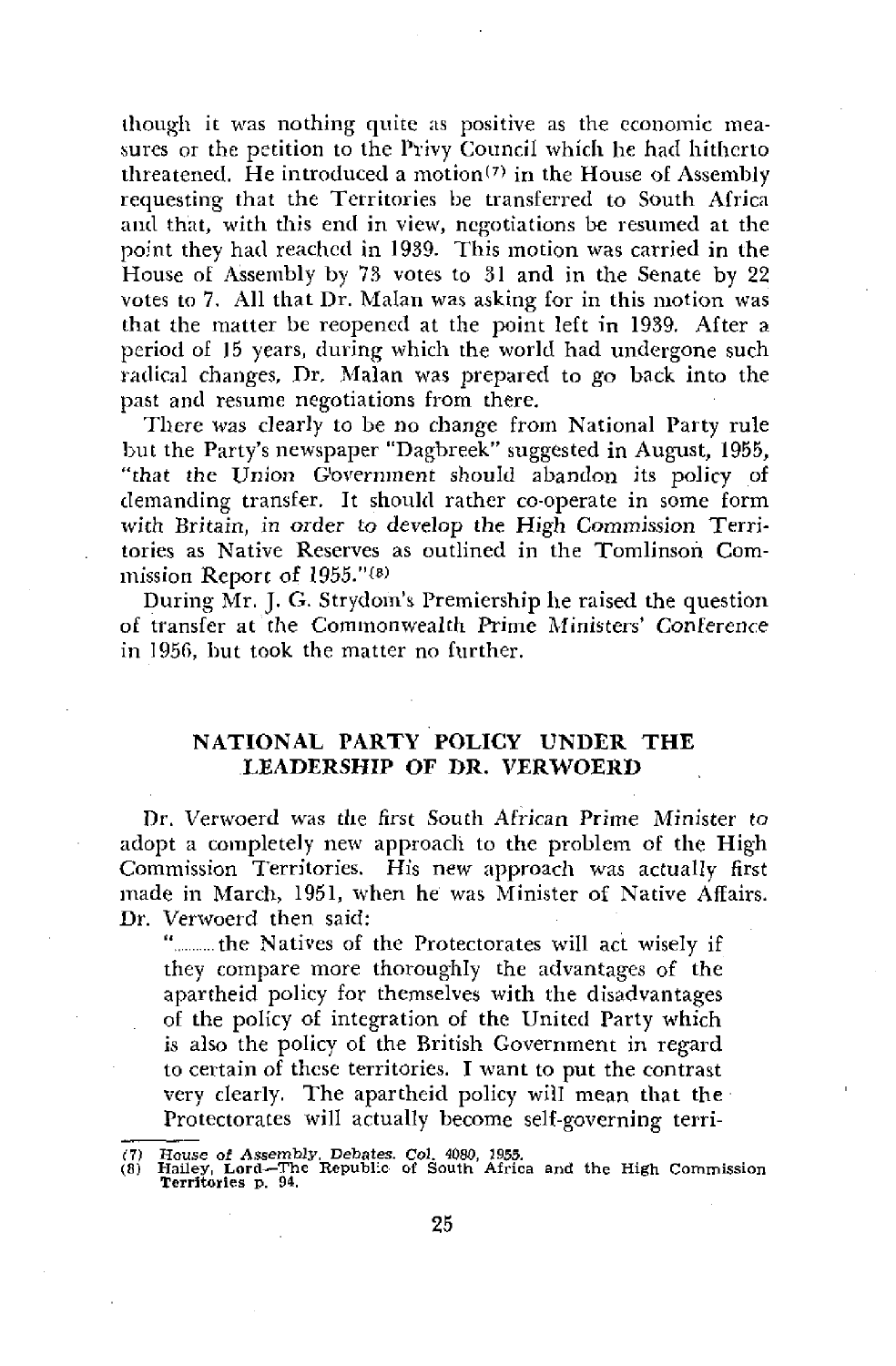tories and native areas. Whereas those territories in accordance with the policy of the other side of the House and under the British policy, are in danger of becoming areas where Europeans and non-Europeans will form a mixed population I do not envisage the development of the government of the Protectorates on the basis of an absurd, sudden, westernised development as in the case of the Gold Coast. I envisage a natural development of self-government, based on the nature and history and mode of living and custom of the races living there."(9)

However, this did not become official Government policy until Dr. Verwoerd became Prime Minister.

In May, 1956, Dr. Verwoerd said that the inclusion of the Territories was not essential for the implementation of the apartheid policy but he thought that it would be in the interests of the inhabitants of the Territories themselves/<sup>10</sup>)

On the 27th January, 1959, Dr. Verwoerd equated National Party policy with British policy. Similar though these two were becoming in that both predicted independence for the Territories, they differed on a fundamental issue: British policy was for multi-racialism, National, for apartheid.

For the next two years nothing much more was said about the matter. During this time Britain started taking steps for the eventual handing over of power to the inhabitants of the Territories, and the South African Premier could.see that the Territories were drifting away from South Africa's expected control. In 1961, Dr. Verwoerd made a statement which brought to an end an era during which every South African Prime Minister had requested incorporation. He said:

"Do Honourable members really think that anything will still come of the incorporation of these Territories, bearing in mind the developments now taking place in Africa and the developments which Britain herself is now bringing about in the Protectorates in the shape of granting various constitutions? It would be a fool who believed that we must now clearly realise that since the concept of incorporation encompasses the principle that these territories will be placed under the control of the Government of South Africa and will become part of the Union, jn contrast with the general tendency towards

<sup>(9)</sup> House of Assembly. Debates. Col. 3058, 14/3/51.

<sup>(10)</sup> Ibid., 16/5/56.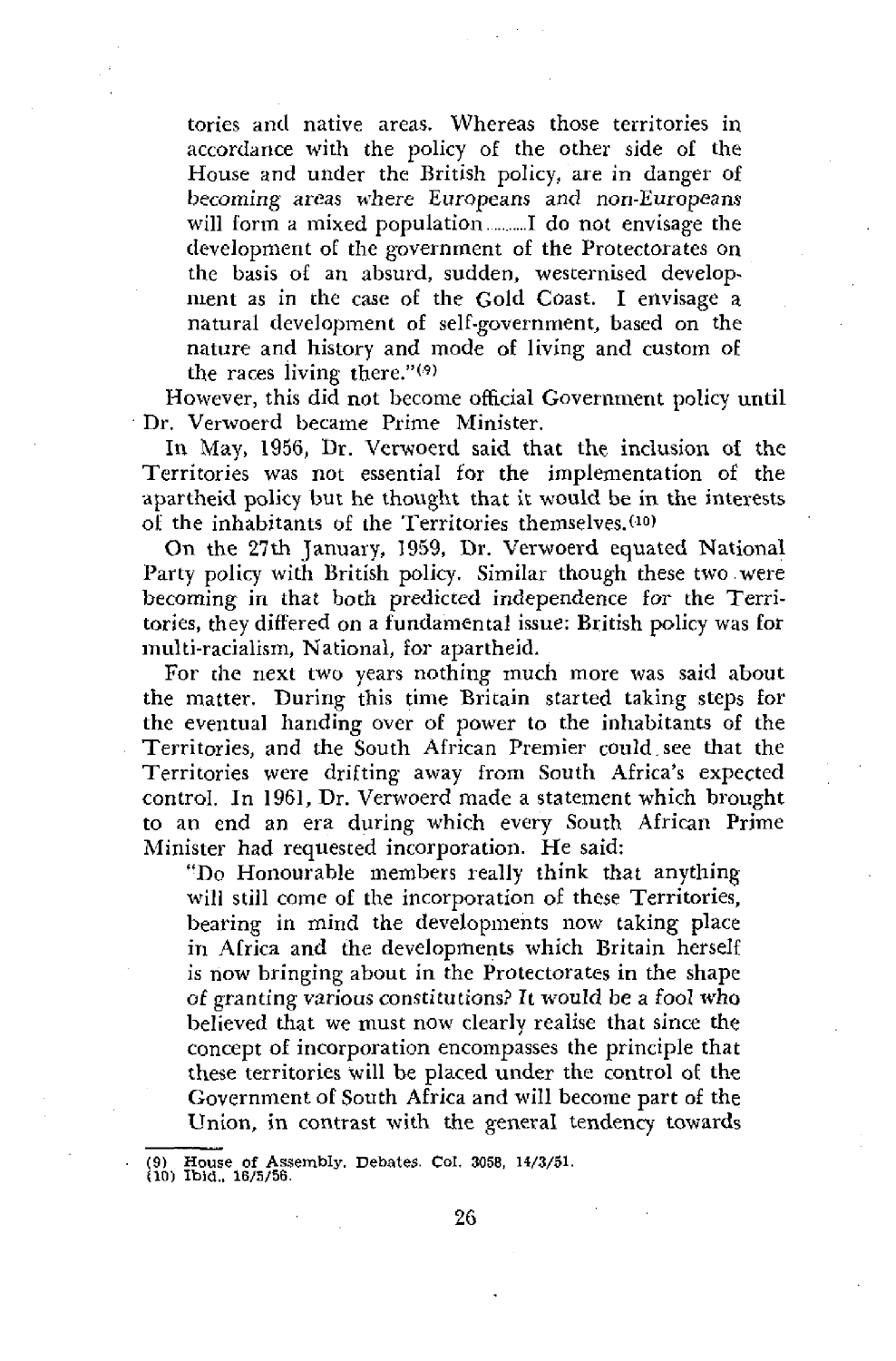granting independence to Black areas, that the Protectorates will never be incorporated, even if the United Party should come into power or the Progressive Party, or the Liberal Party."

In May of that year, South Africa became a Republic and left the Commonwealth, and for Dr. Verwoerd, incorporation of the three Territories became a danger to White South Africa. The wheel had turned a complete circle; every South African Prime Minister had wanted to incorporate the three Territories, but only Dr. Verwoerd realised that this could never be done because incorporation had become a danger to South Africa. However, although he believed that incorporation was no longer a matter of practical politics, South Africa would be prepared to co-operate on a friendly footing with the Territories. The next move taken by Dr. Verwoerd was to restate an offer of independence for the Territories under South African patronage—an offer he had made in 1951 when he was Minister of Native Affairs.

On the 3rd September, 1963, in a major policy speech made in Pretoria at a Transvaal National Party Congress/<sup>11</sup>) Dr. Verwoerd made a public offer to Great Britain, as the guardian of the three High Commission Territories, to allow South Africa to present its policies and programmes designed to lead these people to "self-determination and economic prosperity and to satisfy their legitimate aspirations." The Territories, according to Dr, Verwoerd, would be allowed to develop to independence along the lines being followed in the Transkei, as Africangoverned states. He said that because the economy of the Territories was so closely linked with that of South Africa, the latter was better poised to lead the Territories to independence and economic prosperity more quickly than Britain could. Moreover, Dr. Verwoerd said that such an arrangement would make it possible to link groups of Africans in South Africa with their indigenous homelands.

If such an offer were made to the inhabitants of the Territories and they rejected it, Dr. Verwoerd said that that would be an end to the matter, and the Territories could then go their own way "in ever increasing isolation from South Africa."

Two days after delivering this address, Dr. Verwoerd issued a statement<sup>(12)</sup> in Pretoria designed to counter misrepresentations which were claimed to have been made in certain news reports

<sup>(11)</sup> The full text of this speech was published by the Department of Information in pamphlet form entitled, "The Road to Freedom for Sasutoland, Bechuanaland and Superline (12) "That no man may doubt," published by the De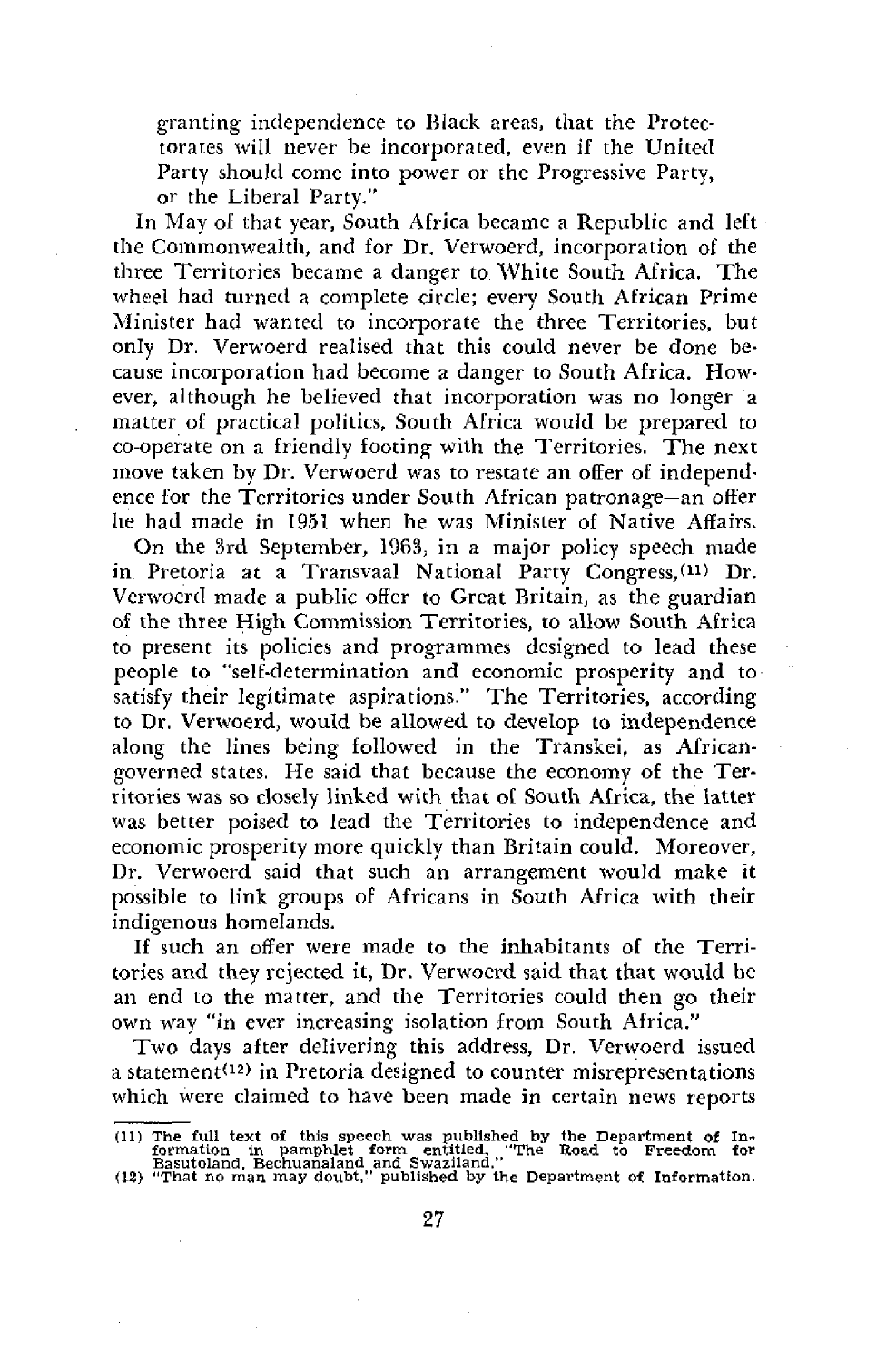of his proposals. In this subsequent statement, Dr. Verwoerd said that no offer was made to the United Kingdom to "annex" or "take over" or "incorporate" or "administer" these Territories. The offer which was in fact made,

"was based on the assumption that the expressed policy of the United Kingdom Government still held good, namely, that no change should take place with regard to these Territories until their inhabitants had been consulted and on the further assumption that this was in accordance with the principal of self-determination recently stressed by the United Nations Committee."

Here we see a reversal of National Party thinking about the question *ol* consultation of the inhabitants before any decision about their future could be made.

Dr. Verwoerd's offer to the High Commission Territories did not gain general acceptance in Basutoland. Such leaders as Chief S. S. Matete, leader of the Marematlou Freedom Party, and Mr. E. Tau, Assistant Secretary of the Basutoland National Party, felt they could not consider the offer since it would mean an end of multiracialism in their country. In any event the offer to them was pointless "as they expected full independence from Britain in 1965".<sup>(13)</sup>

During Dr. Verwoerd's Premiership, the National Party has undergone a complete change, with a general softening of its attitude to the Territories as they moved closer to independence. During the last few years, the South African Government has realised more and more the need to develop good relations and closer co-operation with the Territories. It has become the earnest desire of the Government to live in peace and friendship with the Territories, both now and when they become independent.

The South African Minister of External Affairs has said that the Government welcomed the development of self-government in the Territories and that "the Government would strive to continue to co-operate both economically and otherwise, without interference in their internal affairs or in their political system". (<sup>14</sup>>

<sup>(13)</sup> Rand Daily Mail. 25/10/1963. (14) Rand Daily Mail, 5/6/1965.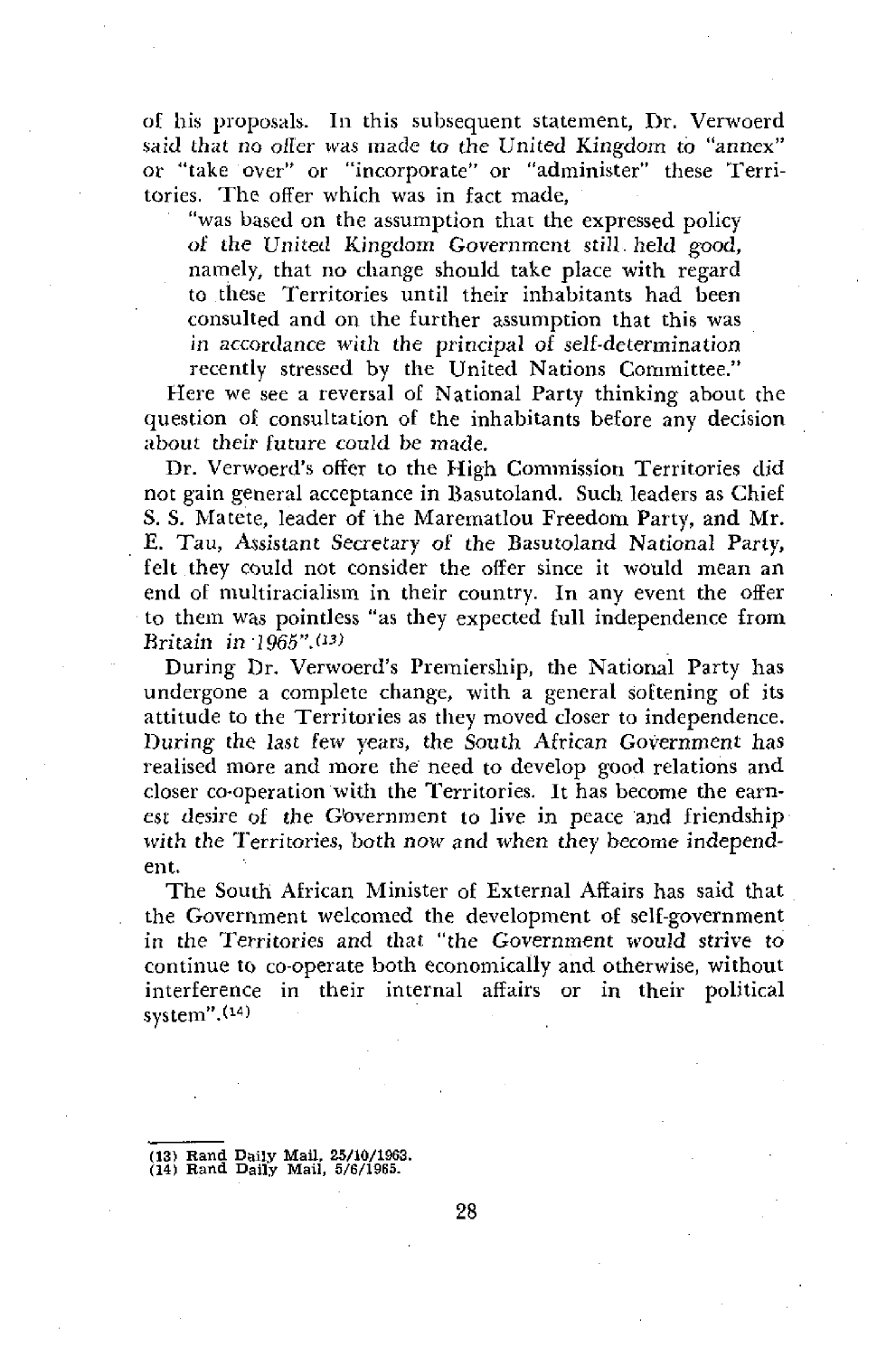## *Basuto Political Attitudes*

THE ELECTIONS HELD IN BASUTOLAND IN APRIL, 1965, are a useful guide to future attitudes and relations between South Africa and Basutoland,

Basutoland is one of the few Territories where multi-party democracy is developing in Africa, based on economic, religious and political convictions and not on tribal or racial differences. As such, the indications are that Basutoland will be one of the few African states which may develop on Western political lines rather than the strong one-man-one-party state.

There are clear-cut differences between the major parties in Basutoland. The Basutoland Congress Party (B.C.P.) founded in 1952, is the oldest and best organised party. Its leader, Mr. Ntsu Mokhele, is a socialist and Pan-Africanist and is well known at conferences of African states. His party is a socialist party with pro-Ghanaian leanings, from whence, it is reported, come much of the party's finances. There have also been reports that the B.C.P. is financially supported by Red China—this, however, has been denied by party officials. In 1964, Mokhele visited Accra, Cairo and Peking, and Moscow was conspicuously absent from his itinerary. In fact, to some extent, Basutoland mirrors the Communist ideological dispute between Moscow and Peking, for the small Basutoland Communist Party,<sup>(1)</sup> with about 400 members, is pro-Moscow and violently anti-B.C.P., which is pro-Peking. The B.C.P. has anti-British leanings and is militantly anti-South African.

The Marematlou Freedom Party (M.F.P.), led by Dr. Seth Makotolo, has a so-called "middle of the road" policy, with the backing of many of the Chiefs. It is also Pan-Africanist and competes strongly with the B.C.P. for support from the Organisation of African Unity. The M.F.P.'s main support comes from the traditional chiefs, and even the Paramount Chief who is supposed to be above party politics. The M/F.P. stated during the election campaign that they would not allow Basutoland

(1) This party did not put up any candidates in the April, 1965 elections.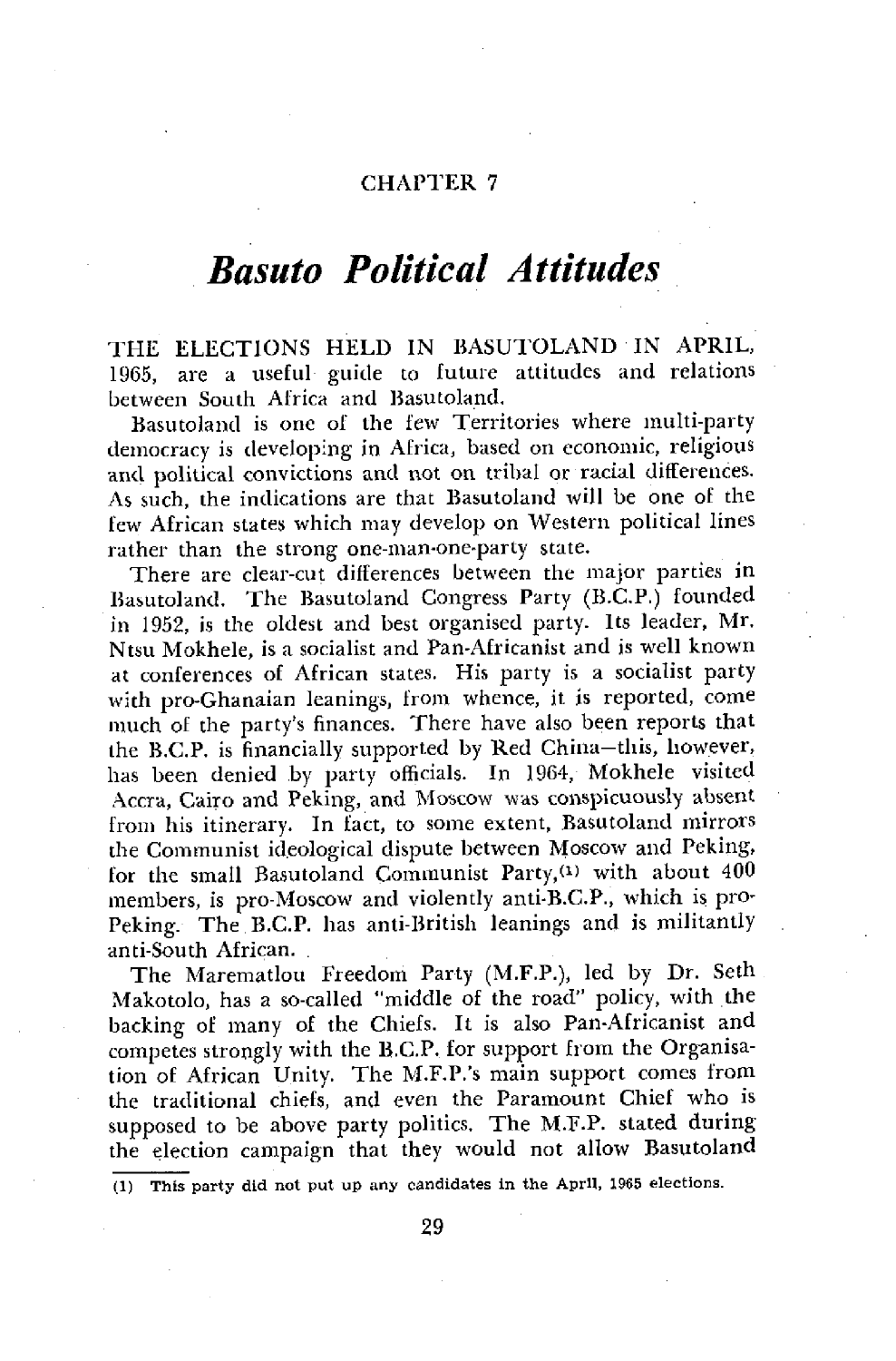to be used as a base for subversive activity against South Africa.

The Basutoland National Party (B.N.P.), led by Prime Minister Chief Leabua Jonathan, was formed after the Accra Conference in 1959 by members of the B.C.P. who broke away from that party because of its left wing tendencies. The B.N.P. is Basuto-Iand's Conservative Party and is anti-Communist and pro-Western. Opponents of the B.N.P. have alleged that this party is financed by white Nationalists in the Republic.<sup>(2)</sup> Many of the B.N.P. supporters are drawn from the Roman Catholic third of the population and from the lower echelon of tribal chiefs. The party's policy may be summed up as "human rights for all, the maintenance of religious freedom and friendly relations with South Africa."

The main issues which faced voters in April, 1965 were the chieftainship, relations with South Africa and East-West relations. The parties are deeply divided on the question of chiefs. The B.C.P. wants this system abolished. The M.F.P., quite out of keeping with its general policies, stands for greater power for the chiefs, and wants the Paramount Chief to have greater authority than he has under the present constitution which accords him the status of a constitutional monarch. The B.N.P. accepts the limited recognition accorded to the chieftainship in the constitution where ultimate authority is with the elected Assembly.

As for relations with South Africa, *on* paper *at least, all* three main parties are in accord. The reality of their economic dependence leaves little room for manoeuvre and makes economic cooperation with the Republic inevitable. But in practice the B.C.P. w6uld co-operate as little as possible and would strive to obtain the maximum outside help. The M.F.P.'s approach would be much the same, only its attitude would be less aggressive. And in contrast to them, the B.N.P. would strive, and is striving, to secure the utmost co-operation and friendly political and economic relations with the Republic. The policies of the major parties as regards South Africa thus range from aggressive neutrality to friendly co-operation.

In their approach to international relations the three parties also show marked differences. The B.C.P. is anti-Western and pro-Pan Africanist. The M.F.P. stands for neutrality, co-operating within the framework of the O.A.U. Like Seretse Khama's Bechuanaland Government, the B.N.P. will have formal relations

<sup>(2)</sup> In 1965 the South African Government made a donation of 100,000 bags of grain to Chief Jonathan personally for the people of Basutoland.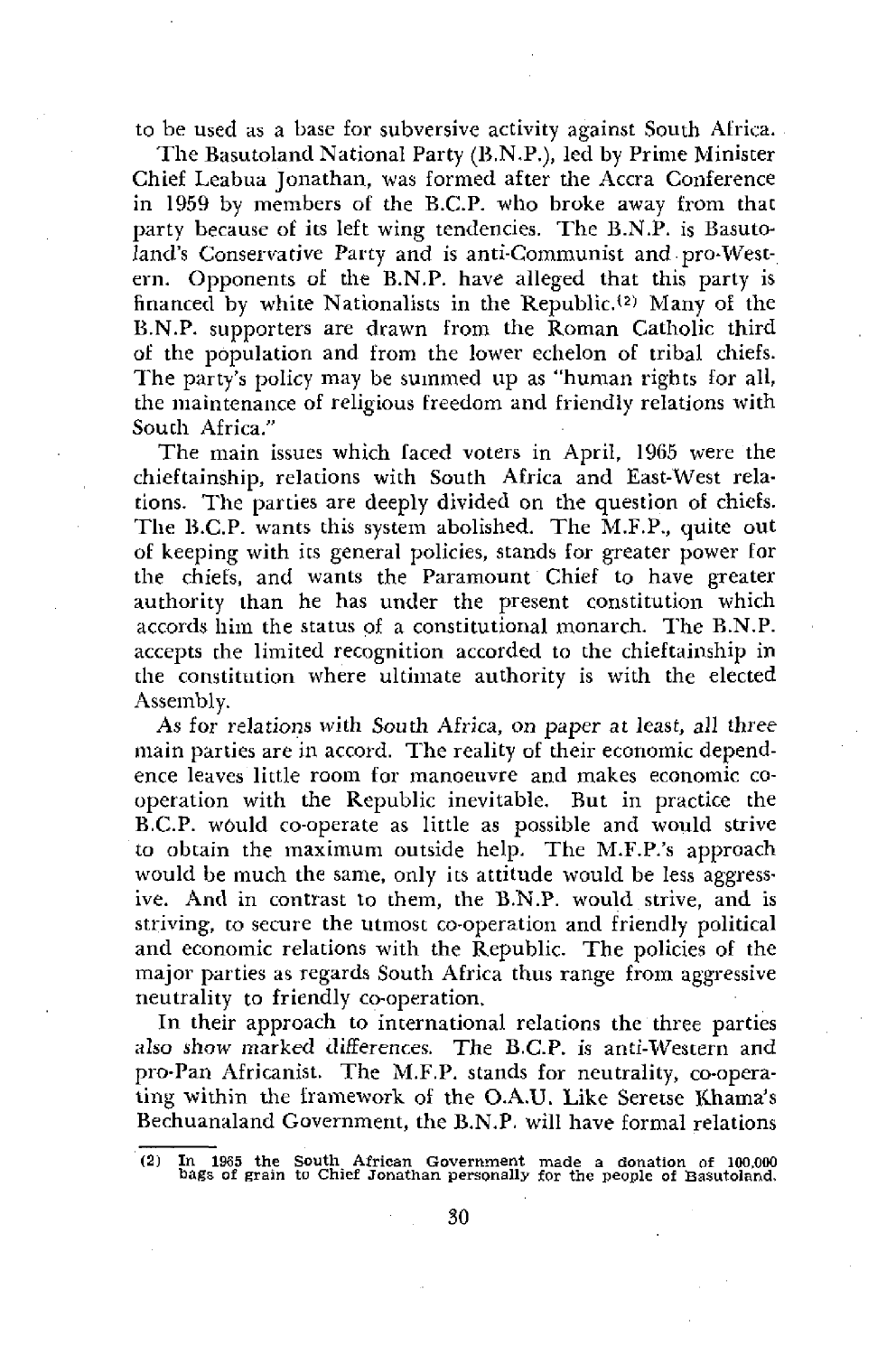with African states and is pro-Western and anti-Communist.

Chief Jonathan's bread and butter policies appealed to the majority of the electorate,<sup>(3)</sup> especially the thousands of Basuto women who rely on pay packets from husbands in the Republic. The defeat of the B.C.P.—although narrow—may be regarded as a denunciation of radicalism and witness to a decline in this party's popularity.<sup>(4)</sup> However, with many of the chiefs being accused of improper allocation of land, the B.C.P.'s anti-chief policy attracted many votes. The overwhelming defeat of the M.F.P. indicates the waning influence of the higher chieftainship and shows the people's refusal to bow to traditionalism and their sophistication as voters.

were: received 39.66% of the votes.<br>received 16.49% of the votes.<br>s of the 1960 elections for the Basutoland District Councils

| B.C.P.       | 73  |
|--------------|-----|
| B.N.P.       | 22  |
| M.F.P.       | 16  |
| Independents | 51  |
| Progressives | NII |
|              |     |

<sup>(3)</sup> The<br>The<br>(4) The<br>(3) The B.N.P. B.C.P. M.F.P. result; received 41.63% of the received 39.66% ot the votes.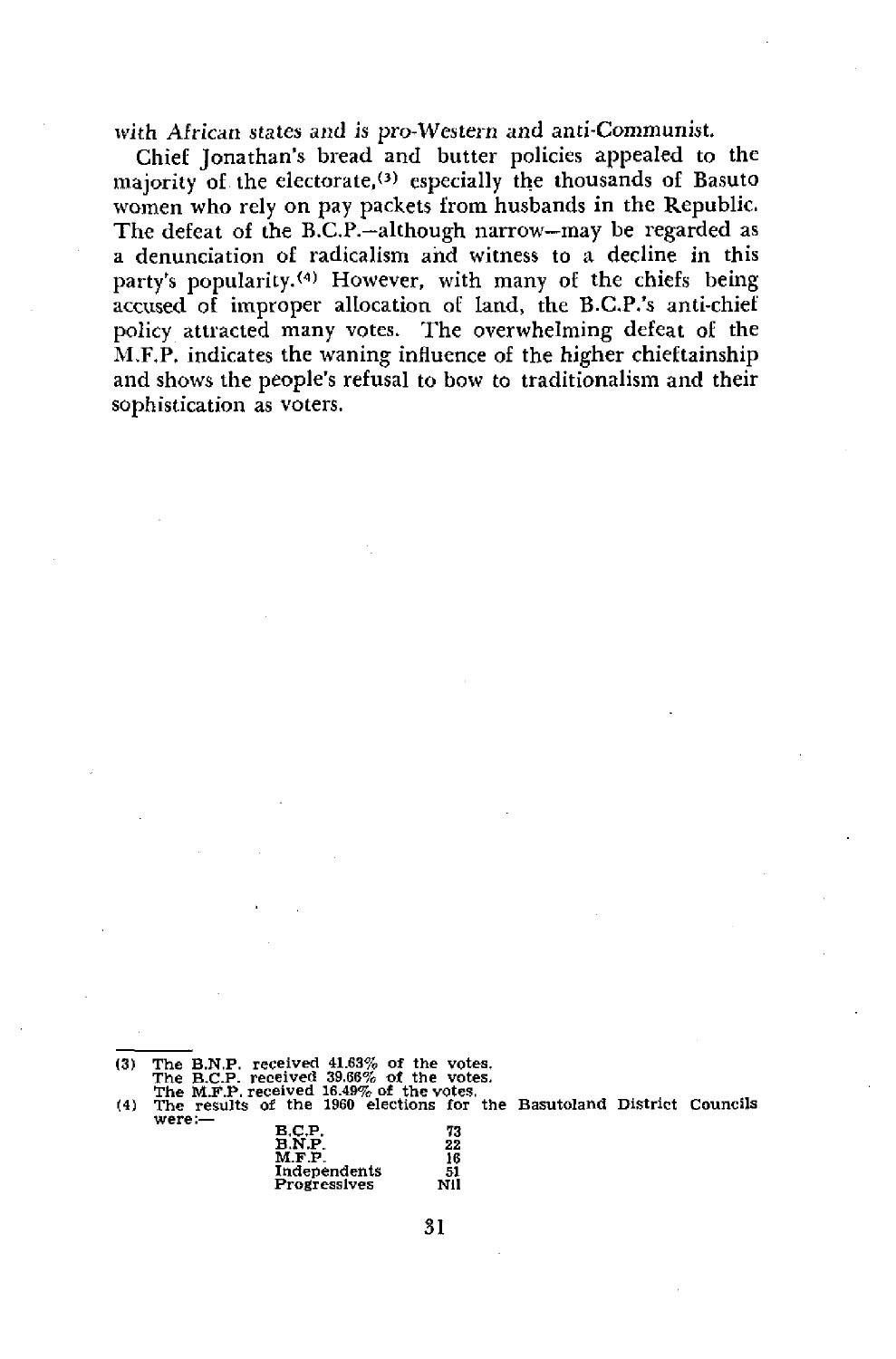## *The Future Relations between Basutoland and the Republic*

BASUTOLAND IS THE LEAST WELL EQUIPPED OF THE three High Commission Territories for real independence. This small, underdeveloped "hole in the South African doughnut" will, for years to come, lean heavily on South Africa. Its future is by no means secure, and although it has made great progress in its political development, it remains economically dependent irrespective of its political status. It has survived and will continue to survive by the grace of South Africa and if it shows signs of political disorganisation it may lose its sovereignty.

The results of the April elections indicate that the Basutos have taken the first steps to strengthen friendly relations with the Republic. Its people realise the need to live in friendship with South Africa, just as South Africa is anxious to show the world that her policy of good neighbourliness can work in practice. Dr. Verwoerd has given the highest priority to his plan for positive co-operation between South Africa and the High Commission Territories as well as with Mozambique, Angola, Southern Rhodesia and certain other African states to the North. This plan is for the development of a multi-racial Southern African "common market" in which none of the member nations would have political control of any of the others, but in which all would co-operate to their mutual benefit. This embryo Commonwealth of Southern African States has become a major foreign policy objective for South Africa.

The South African Premier is not given to making gestures which are not in accordance with his considered policy and his foreign policy may well be favourably considered by *some* of the African states falling within South Africa's sphere of influence.

Dr. Hastings Banda, the Malawi Premier, told the African Summit Conference in 1964 that "the geographical position of Malawi made it impossible to carry out to the letter resolutions to sever diplomatic and trade relations with South Africa. He said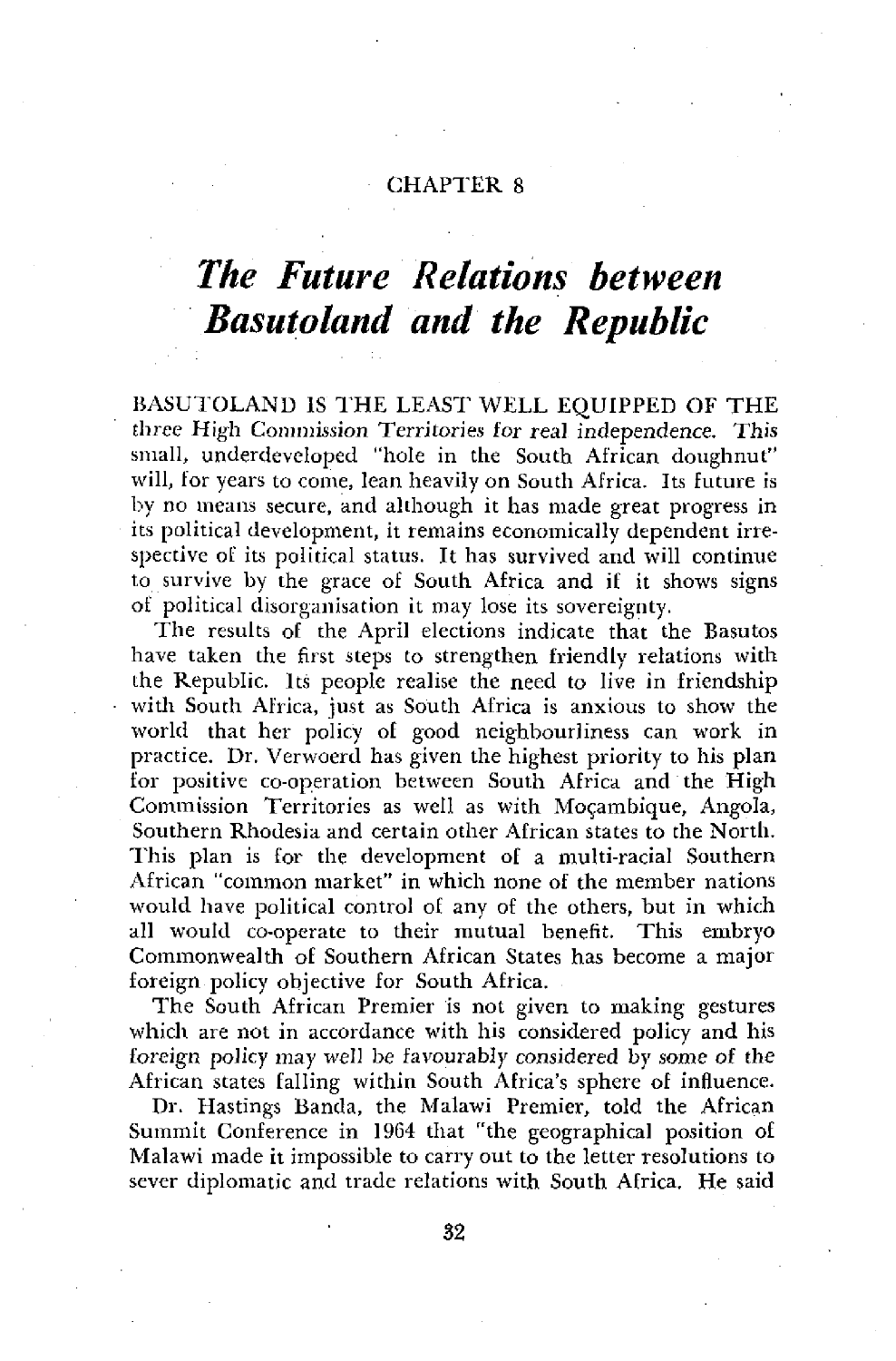that the same situation applied in Basutoland and Zambia." $^{(1)}$ 

Certain delicate problems will have to be overcome once Basutoland becomes independent. One such problem is the right of transit through South Africa, because the Republic is in a position to control all traffic into landlocked Basutoland from other countries. Transit facilities involve two basic rights: one, that any country has the right to prevent undesirable aliens crossing its territory, and the other that any person has the right to return *to* his homeland. *In* August, 1965, South Africa refused to allow 10 Basuto to return to their homeland. The South African Minister o£ External Affairs, Dr. H. Muller, gave as reason for the refusal, that the 10 men were returning to Basutoland after having trained as saboteurs in a Communist country. The Republic's refusal has been seen in some Basutoland quarters as a direct interference in their internal affairs, and has created the fear that when Basutoland becomes independent, South Africa may refuse transit facilities to diplomats from countries like India, Russia, Red China and Ghana, all of which are antagonistic towards South Africa. This problem will have *to* be worked out between an independent Basutoland and South Africa.

Another problem will be that of diplomatic representation between the two countries. Chief Jonathan has stated that one of his first aims will be to establish diplomatic relations with South Africa. The South African Government might not agree to such an exchange of diplomatic representatives since it could cause difficulties with its colour policy. "Die Transvaler," in a leading article, has suggested that diplomatic contact need not be on the same basis as that between the Republic and other countries:

"The two countries can work together heartily and fruitfully, without each having a permanent diplomatic

representative in the other country."(2)

And the article goes on to offer as a solution to the problem, regular visits by official representatives to discuss common interests. Since "Die Transvaler" is one of the official organs of the National Party, it may well be that the South African Government may act on the lines suggested by this newspaper.

Basutoland will become independent in 1966. Its relationship with the Republic in the near future will no doubt be based on friendly economic co-operation. South Africa presents two facets to the Basuto people—one in Dr. Verwoerd's "White"

<sup>(1)</sup> Reported in "The Star" 21/7/64.

<sup>(2)</sup> Die Transvaler 11/9/65.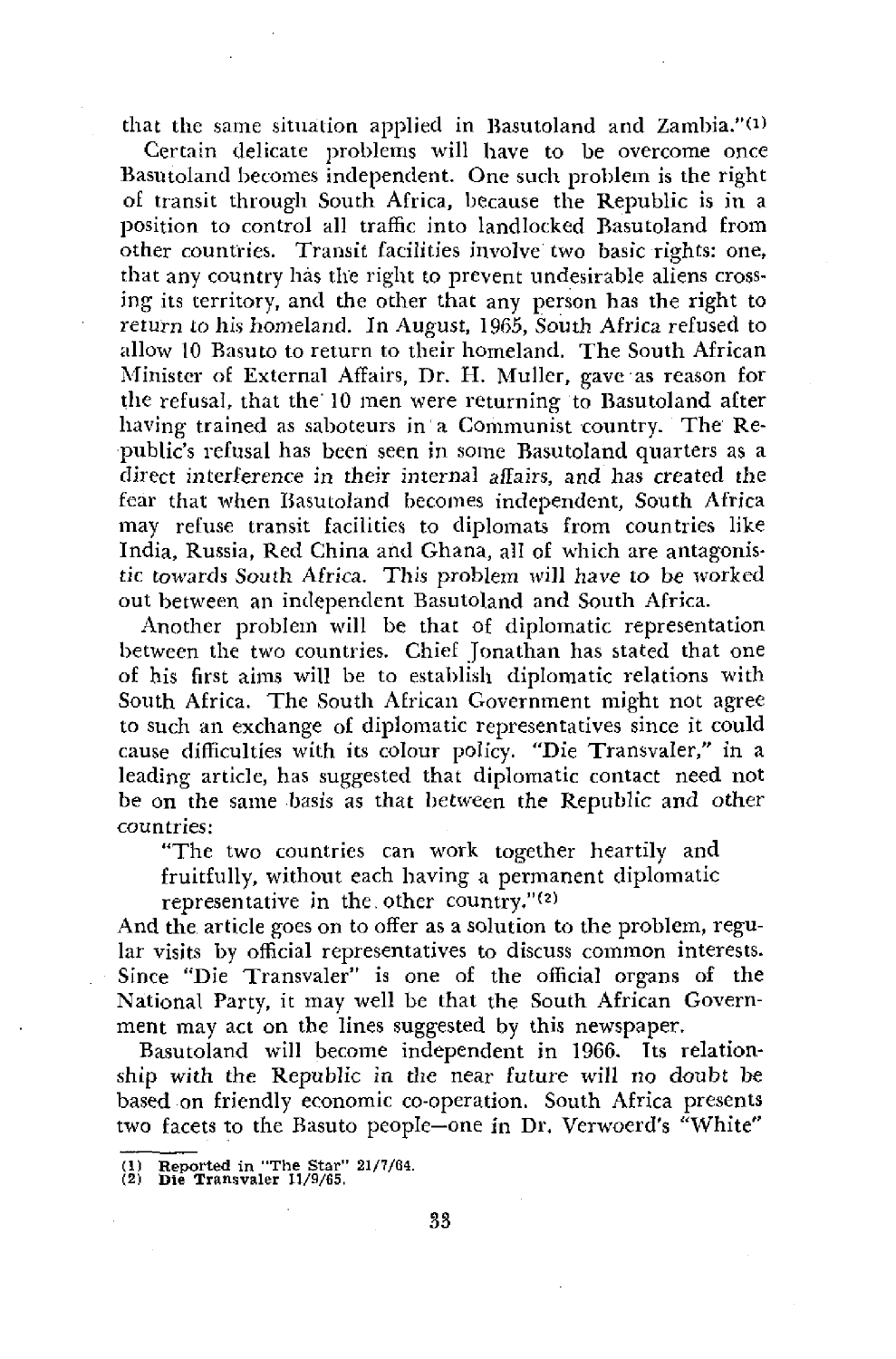South Africa and the other in Chief Kaiser Matanzima's "Black" Transkei. So long as the Basuto reject the policy of segregation there is little likelihood of Basutoland becoming politically integrated with the Republic. However, there is a possibility that the Basuto may look across the mountains to the Transkei where strong tribal links exist between the Basuto and the Xhosas. Along the Basuto—Transkei border the groups mix freely. If the Transkei should become completely independent there is the possibility of a future form of federation between these two countries.

Commonsense and common interests will, in the end, determine the future relationship between the Republic and Basutoland, and there are enough of these common elements in both countries to make peaceful co-existence a reality.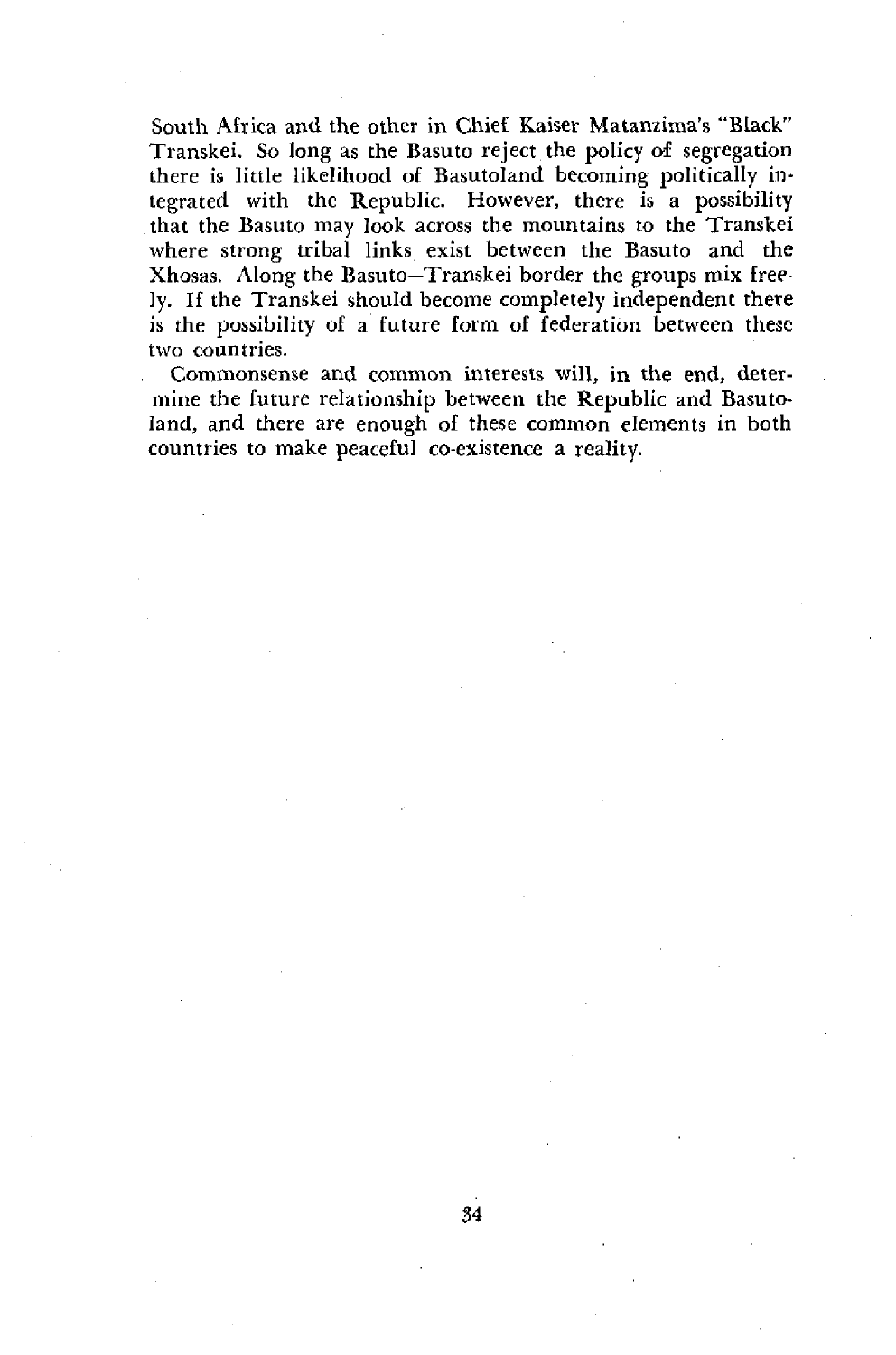**BOOKS**

ASHTON, Hugh. **The Basuto.** London, Oxford University Press, 1952. COATES, Austin. **Basutoland.** London, H.M.S.O., 1966. (Corona Library). GORDON" WALKER, P. E. The Commonwealth. London, Seeker & Warburg, 1962.

HAILEY, **Sir** William Malcolm, **1st baron. An African Survey,** Revised ed. London, Oxford University Press, 1957.

**Native Administration in the British African Territories.** Part V: The High Commission Territories: Basutoland, the Bechuanaland Protectorate and Swaziland. London, H.M.S.O., 1953.

**The Republic of South Africa and the High Commission Territories.** London, Oxford University Press, 1963. LAGDEN, G. **The Basutos.** 2 vols. London, Hutchinson, 1909. MILLIN, Sarah Gertrude. **The People of South Africa.** Johannesburg,

Central News Agency, 1951.

MUTH, Edward L. **African Philosophy and Application to Basutoland Politics.** Thesis Presented to the Faculty of Philosophy of the University of Ottawa. Roma, Basutoland, 1963.

PIROW, Oswald. **James Barry Munnik Hertzog.** Cape Town, Howard Timmins, (1957). SHEDDICK, V. G. J. **Land Tenure in Basutoland.** London, H.M.S.O.,

1954. (Colonial Research Studies no. 13).

**The Southern Sotho.** London, International African Institute, 1953. (Ethnographic Survey of Africa. Southern Africa. Part II).

SPIRO, Herbert J. **Politics in Africa: Prospects South of the Sahara.** Englewood Cliffs, N. J., Prentice-Hall, 1962.

TAYLOR, Don. **The British in Africa.** London, Robert Hale, 1962.

TYLDEN, G. **The Rise of the Basuto.** Cape Town, Juta, 1950.

WILLIAMS, J. G. **Moshesh, the Man on the Mountain.** London, Oxford University Press, 1959.

#### **PAMPHLETS**

**BRADING. B. and R. Basutoland: Portrait of a Protectorate.** London, Society for the Propagation of the Gospel, 1961.

DOXEY, G. V. **The High Commission Territories and the Republic of South Africa.** London, Oxford University Press, *1963. (Chatham* House Memoranda).

DUNDAS. **Sir** Charles **and** Ashton, Hugh. **Problem Territories of Southern Africa: Basutoland, Bechuanaland Protectorate, Swaziland.** Johannesburg, South African Institute of International Affairs. 1952.

EDWARDS, I. E. **Basutoland Enquiry. London,** Africa Bureau, 1956. **Protectorates or Native Reserves?** London, Africa

Bureau, 1956.

GREAVES, **L.** B. **The High Commission Territories.** Edinburgh House Press, 1954.

MARQUARD, Leo. **South Africa's Internal Boundaries.** Johannesburg, South African Institute of Race Relations. 1958.

ORCHARD. R. K. The **High Commission Territories of South Africa.** London, World Dominion Press, (1951).

TE GROEN, Julie. **Basutoland: Bibliography,** University of Cape Town School of Librarianship, 1946.

**ARTICLES**

COCKRAM, Ben. The "Protectorates"—An International Problem. **Optima,** vol. 13, no. 4, 1963. pp. 176-84. DE WET, Carel. South Africa. **African Affairs,** vol. 65, no, **258, 1966.**

p p . **15-24 .** *. • """*